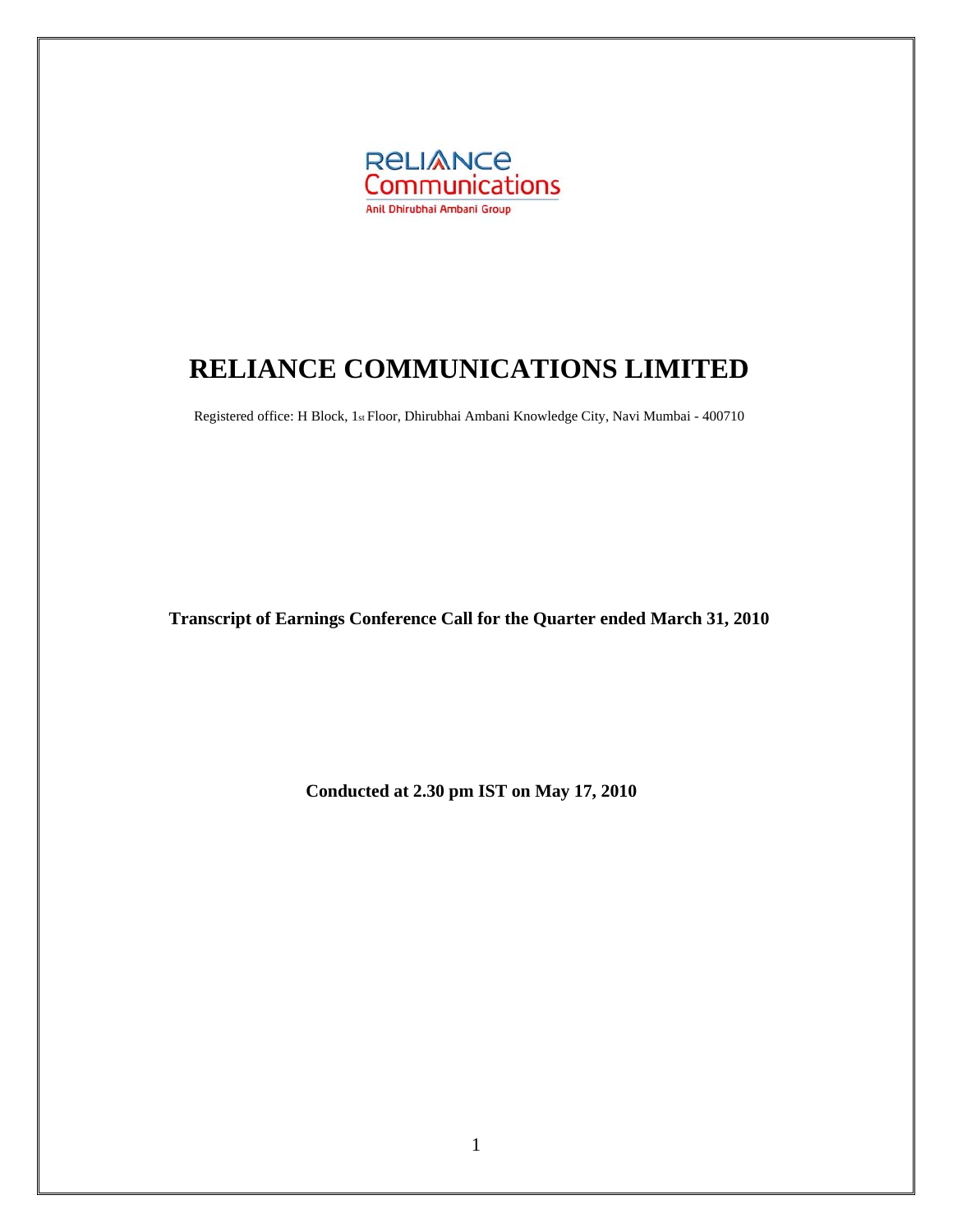## **Operator:**

Thank you for standing by and welcome to Reliance Communications' global earnings conference call on the Reliance Audio Conferencing platform.

This call is hosted by Macquarie Capital.

At this time, all the participants are in listen-only mode. There will be a presentation followed by a question and answer session at which time if you wish to ask a question, please press \*1 on your telephone. Please be advised, this conference is being recorded today.

Now, I would like to hand the conference over to Mr. Shubham Majumder of Macquarie, over to you sir.

#### **Shubham Majumder:**

Thank you. Good morning, afternoon or evening, ladies and gentlemen. We at Macquarie Capital Securities are pleased to host this call for the fourth quarter FY2010 results of Reliance Communications.

Today, we have the senior management from Reliance Communications led by Mr. Satish Seth along with other colleagues namely Mr. Syed Safawi, Mr. Punit Garg, Mr. George Varghese, Mr. Inder Bajaj, Mr. Sanjay Behl and Mr. Arvind Narang.

The call will begin with some key observations by Mr. Seth followed by a question-andanswer session. I must remind you that the overview and discussions today may include some forward-looking statements that must be viewed in conjunction with the risks that the company faces.

I hand over the call now to Mr. Satish Seth. Thank you.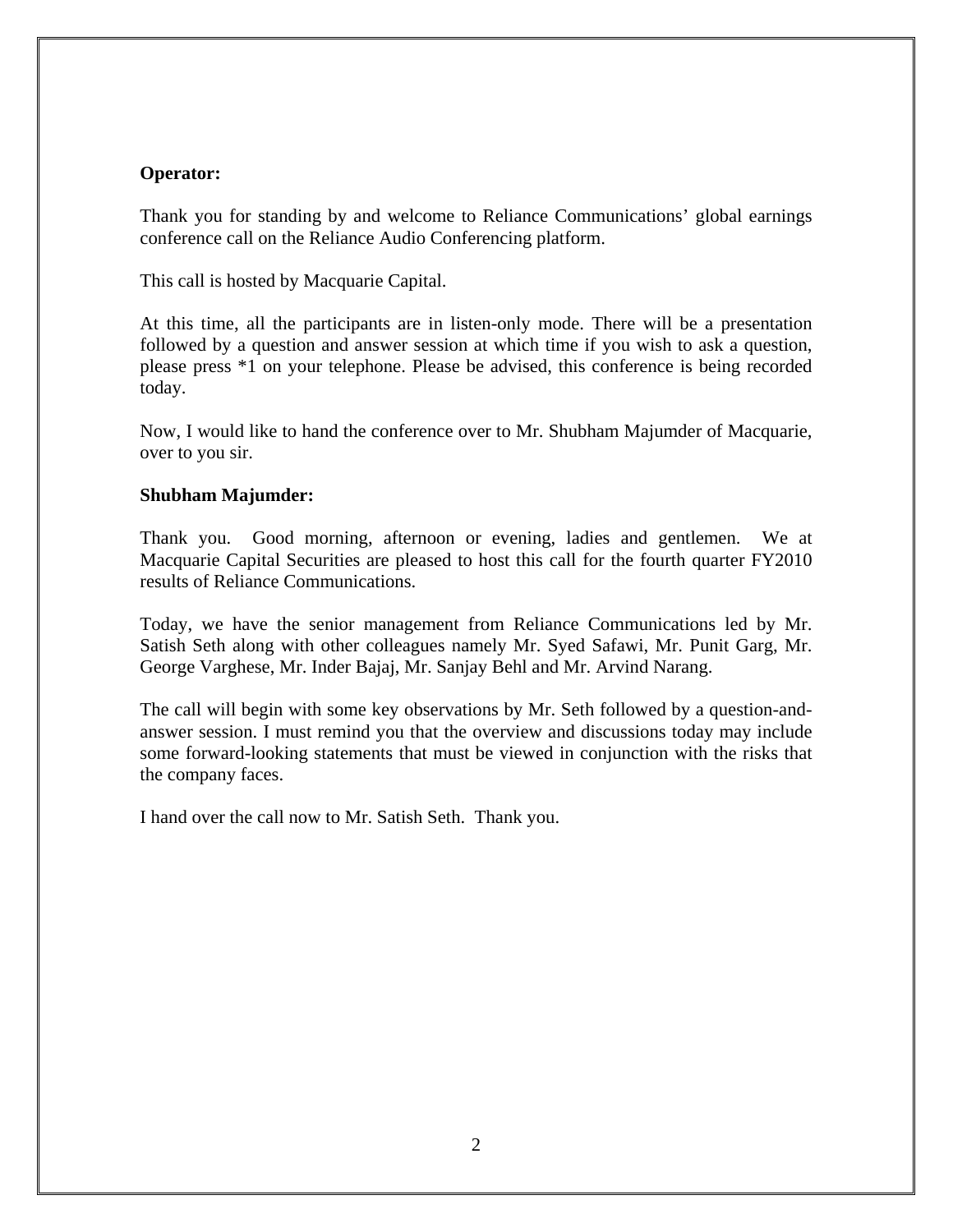## **Satish Seth:**

Thank you, Shubham.

I welcome all of you to this earnings call to discuss Reliance Communications' financial performance for the fourth quarter ended March 31<sup>st</sup> 2010.

The year 2010 has been perhaps one of the most exciting and challenging years for the Indian telecom sector. Under the backdrop of new operators launching their services and amazingly low tariffs wooing customers, the year witnessed one of the fastest subscriber growths. During the January-March quarter, the country added 59 million wireless subscribers, by far the highest in the world.

While subscriber net additions remained robust, the intense competition resulted into a build-up of over-supply at tariffs that are almost lower than their cost. With no material differentiators, nor any significant strength in their competitive proposition, these service providers have had to resort to irrational pricing, which is clearly unsustainable in the long run.

Therefore, under such a volatile business environment and highly demanding customer expectations, it is the grit and resilience of Reliance Communications and its people that we have succeeded in maintaining steady business and revenues

As a fully-integrated and converged telecommunications service provider RCOM is uniquely positioned to deliver world-class services across the entire value chain of the communications business.

Having made substantial investments in expanding and upgrading our nationwide infrastructure, we believe that RCOM's cost position is one of the most competitive in the industry. By virtue of operating a new network with extensive nationwide coverage and significant low cost capacity, we are well positioned to profitably expand volumes in the medium term without any significant incremental investment.

Not withstanding the hyper-competition in the industry, Reliance Communication sustained its financial performance with quarterly revenues at Rs. 5,093 crores and EBIDTA of Rs. 1,602 crores.

We have been able to secure healthy growth in minutes of usage which have grown 5% in Q4 sequentially and have also grown strongly by 26% in FY10 over FY09. We could achieve this robust increase in the minutes of usage due to strong net additions, which were further strengthened by the launch of our GSM services in January 2009,

We have rapidly expanded our subscriber base since the launch of our nationwide GSM network and during the fourth quarter, we have acquired 8.6 million subscribers and 41 million subscribers post launch of GSM services.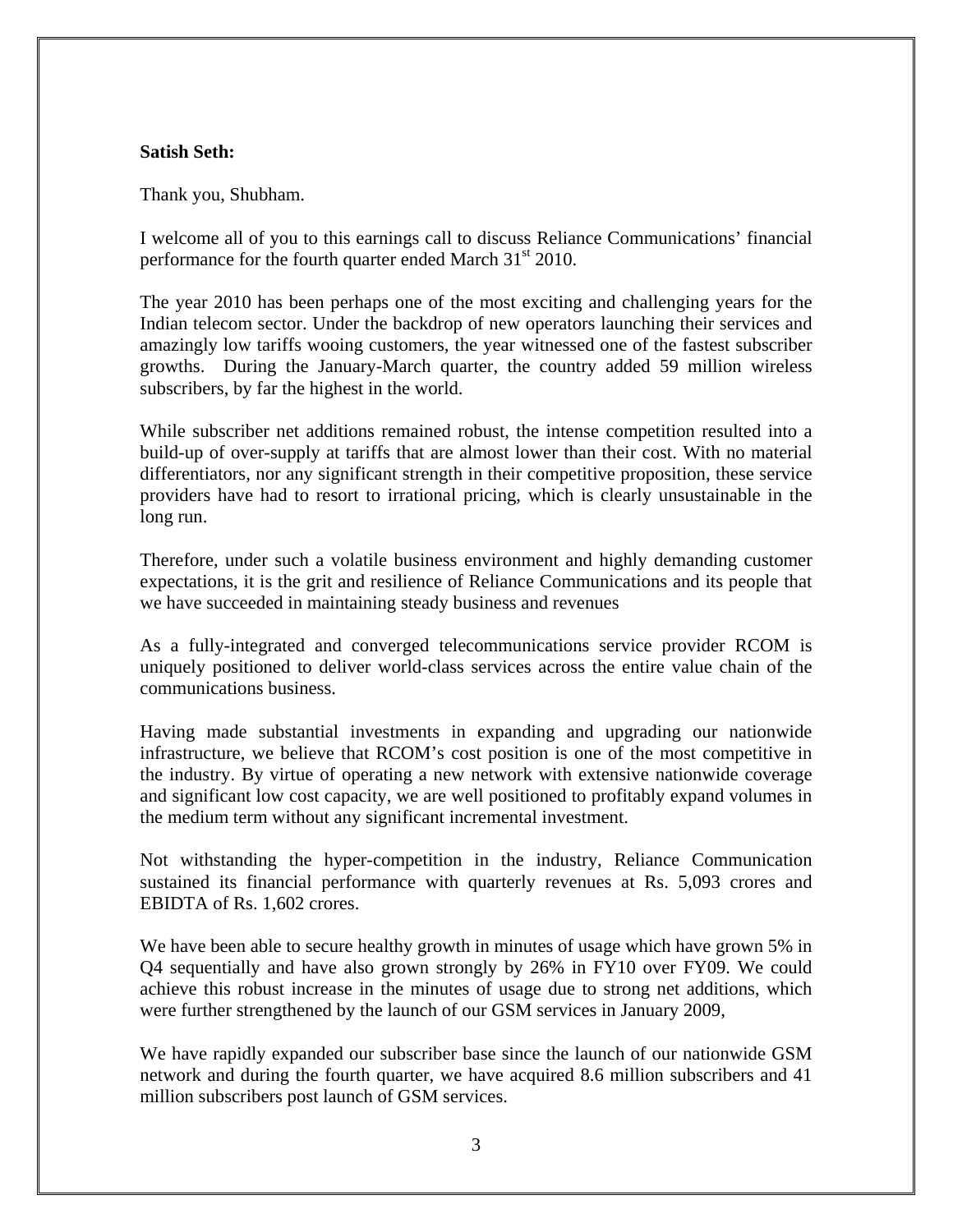I am happy to share that RCOM is the only telco in the country, which has increased its free cash flow significantly within one year of launch of nationwide GSM service. All other operators have taken several years to achieve the same feat. This has happened inspite of absorbing 100% of operational costs on account of phenomenal increase in number of sites.

March 15th, 2010 is a very special day for Reliance Communications. We crossed the landmark 100 million wireless customers, making RCOM the 2nd largest wireless operator in the country to achieve this milestone. The momentous achievement has been attained within 7 years of Reliance Communications first launching its pan-India mobile services in 2003. Incidentally, it is also the fastest ramp up of mobile customers in the world. With this landmark achievement, Reliance Communications became the 4th largest operator in the world to serve over 100 Million customers in a single country.

As we move into the next round of our success journey, we shall aggressively expand our GSM network and CDMA mobile broadband network. We shall be having a renewed focus on customer-centric innovations and enhancing the overall Customer Experience. We rolled out CDMA mobile broadband network offering Internet speed up to 3.1Mbps in 62 cities, and will add another 63 cities within the next 100 days, taking the total number of cities covered to 125 offering Reliance Netconnect Broadband+ service. Our market leadership in the CDMA space combined with our recent entry into pan-India GSM service gives us an opportunity to aggressively pursue revenue growth.

As we move into the new fiscal year, we continue to see some select tariff changes from the competition in the industry. The industry continues to remain challenging with hypercompetition, saddled with high customer acquisition costs with exuberant trade schemes in the mobile industry, and is expected to continue for few more quarters.

A major shift seems to be happening on the use of multiple SIM phones as its popularity continues to rise rapidly. As the cult of multiple SIMs grows, some of the prevalent per user KPIs like ARPU, MoU/Sub etc. are getting relatively less relevant in the industry.

I am delighted to share that 'Simply Reliance' plan launched in October, 2009 has performed exceedingly well. As you may recall, the Simply Reliance Plan was offered with 3 variants in October with '50 paise per minute', '1 paisa per second' or '1 rupee per call' tariffs. While the industry continued to tweak the tariff plans, the Simply Reliance tariff plans remain unchanged and succeeded in attracting new customers on account of its simplicity and transparency.

Following on the success of its Simply Reliance Initiatives, Reliance Communications also announced the extension of Simply Reliance through another ground-breaking Simple Unlimited CDMA Pack, as part of its 100 Mn customers' milestone celebrations. With this initiative, RCOM breaks away from the conventional tariff metering practice of the Indian telecom industry. The new CDMA pack aims to redefine the Indian mobile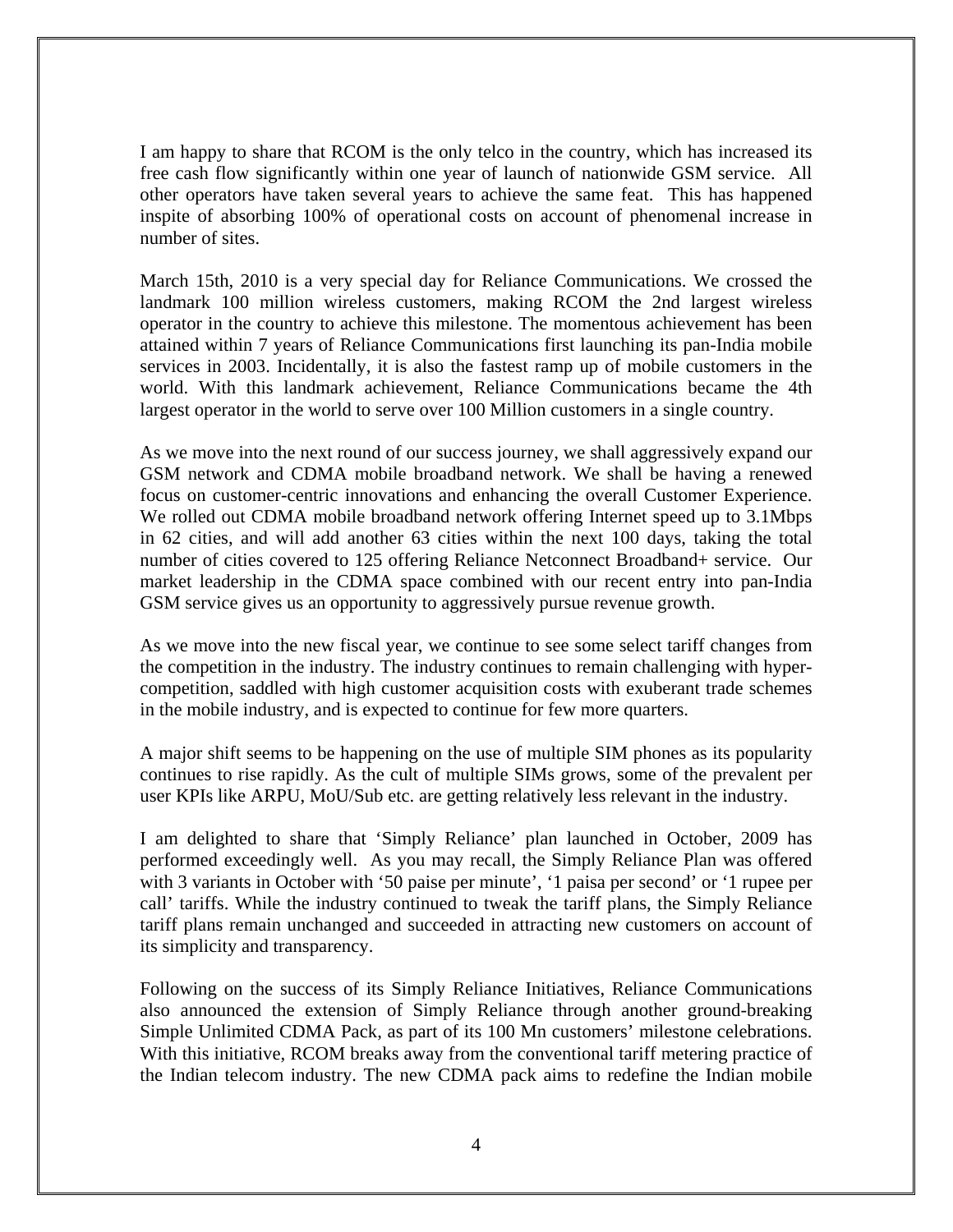telecom space and aims to address the needs of medium to heavy users, who do not wish to be bogged down by concerns related to balance, recharges etc.

Growth in the telecom sector in India has been pragmatically supported by government policies and regulatory framework. Last week, TRAI announced its much awaited recommendations on the 2G spectrum allocation criteria, spectrum charges, M&A rules and spectrum sharing. Most of the recommendations are forward-looking, pro-consumer, pro-competition and would surely bridge the gap between the incumbents and new players by creating a level playing field.

While TRAI also is looking to the Government revenues, there are lots of areas where industry's profitability will have a positive impact. Reduction in license fee from currently 10% and 8% to uniformly 6% will give significant relief in Metros and A towns. In addition, an additional rebate of 2% on USO charges for operators who have rolled out network in rural areas. As the rebate will become applicable in 2 years time, the benefits can be availed by all serious operators who invest in network infrastructure in India. TRAI recommends setting up of a specific fund for spectrum re-farming. This will help Government agencies release additional spectrum to telecom sector for the benefit of all operators.

We believe that TRAI recommendation on M&A regulations are progressive and at the same time protects the Governments revenues. TRAI is proposing to remove the 3-year lock-in period and for merged entity the license period will be higher of the two merging entities.

TRAI has confirmed that committed spectrum for GSM is 6.2 MHz while for CDMA, it is 5 MHz. Thus operators can get up to 6.2 MHz in GSM without any additional cost. This will significantly reduce network cost for new GSM networks like RCOM and further help RCOM in improving its business and cash flows. The additional spectrum will significantly enhance the quality of network and consequently the customer experience. TRAI has made it clear that the priority for release of spectrum shall be to those who have received initial start-up spectrum hall of 4.4 MHz, In this regard, RCOM, leads the queue.

As per the TRAI directive, Licensees with spectrum above limit i.e. 8 MHZ across India would be required to return excess spectrum. While RCOM has excess spectrum merely in one circle, incumbent GSM operators have excess spectrum in many circles. This is likely to have a negative impact on the network opex and capex for incumbent GSM operators. Operators who have spectrum beyond 6.2 MHz have to pay huge sums as one time excess spectrum charges.

Yet another, market re-defining phenomenon, Mobile Number Portability is soon expected to be implemented on nationwide basis. We strongly believe that MNP could be a game-changer in the Indian wireless space, more so in the high ARPU subscriber segments where churn rates remain low. MNP will soon give complete freedom of choice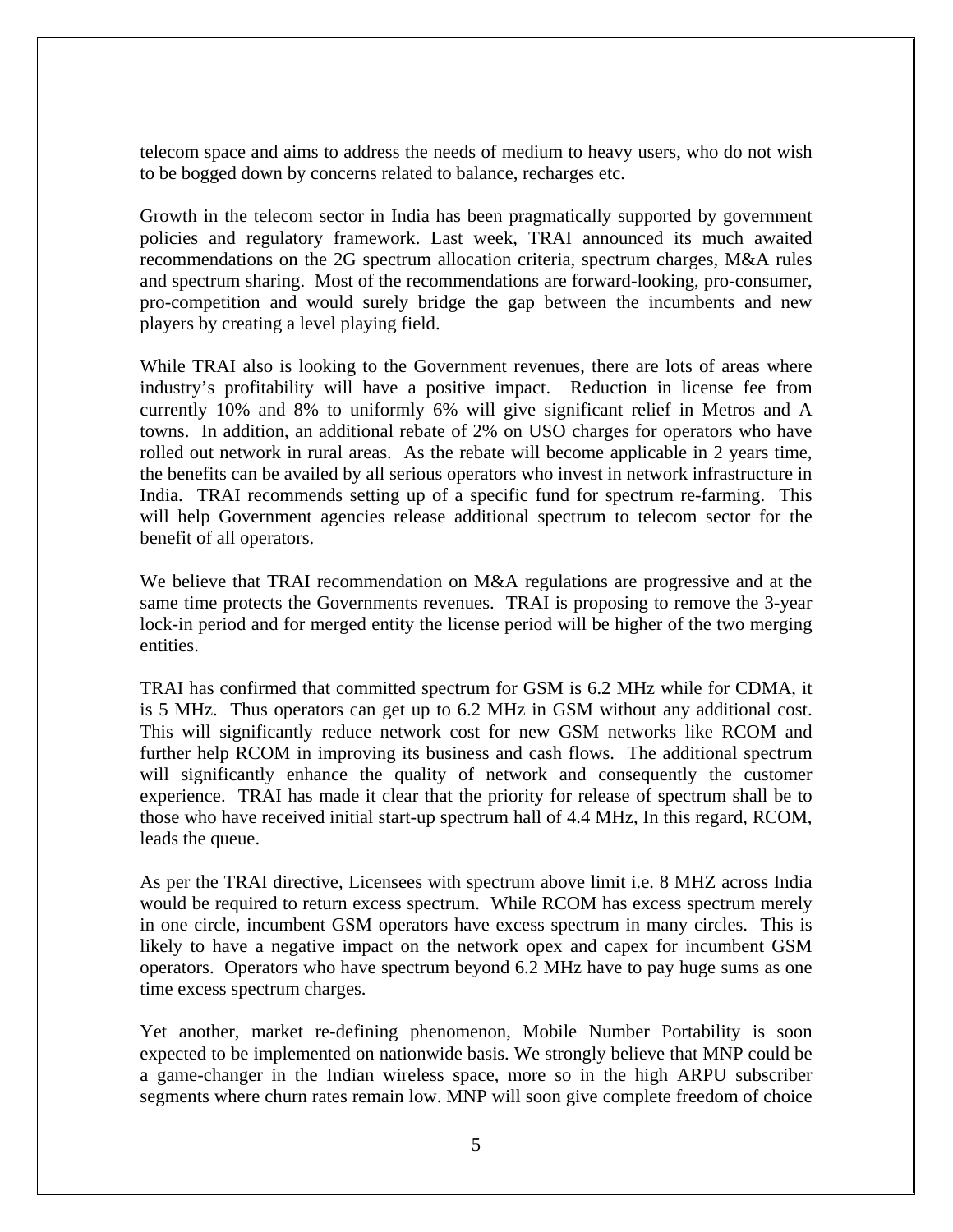to the country's wireless users and create a level playing field for service providers. We look forward to MNP to help us deliver greater value to every wireless subscriber in the country.

I will now briefly cover the non-wireless businesses.

We are continuing with our growth momentum in Globalcom Business. The Global business revenue has increased 23% year-on-year basis.

In the National Long Distance carriage business, the traffic has grown by 59% on a year on year and 18% on a quarter on quarter basis led by the growth in GSM business. We signed contracts worth over Rs 150 Crores in our infrastructure and bandwidth business.

In our International Voice business where the rates are continuously falling our total ILD voice traffic has grown 30% year-on-year basis. I am happy to share that, we continue to attract the largest inbound traffic market share. In our consumer business we have grown our customer registration by 31% quarter on quarter.

Further, we have been able to generate new business of Rs 145 Crores in the carrier segment in our Global Enterprise segment, which comprises Capacity Sales to carriers and Managed Services to enterprises, We continue to be the first choice of our existing customers in the Middle East and Asia who rely on our global network for bulk of their international Capacity requirements.

We have added more than 23 leading brands of the likes of Orica, one of the largest publicly listed companies in Australia; Euromaster the leading integrated tyre service and car maintenance network in Europe. We won all of these multi-year contracts against stiff competition from global peers like Verizon, Cable and Wireless and AT&T. These new contracts bring total contract value of over Rs 375 crores.

Now let me provide a brief update on the domestic Enterprise business. In a year of very tough business environment with most of the business coming through churn and unprecedented pricing pressure, our enterprise business adopted a multi-pronged customer management strategy by strengthening its existing sales team with vertical specialists who are able to better understand the specific business and thereby create better value for those enterprises. We engaged ourselves extensively with our top customers and designed unique and customized solutions to help them enhance their process efficiencies and thereby help them reduce their expenses.

In IDC business, we are moving towards more value added services like shared hosting and managed services. This is helping us in increasing our yield and giving customers a one stop shop for their hosting and IT needs.

As a part of our strategy to retain and acquire top customers, we have been partnering with them in various segments to create better solutions for customers. The hosted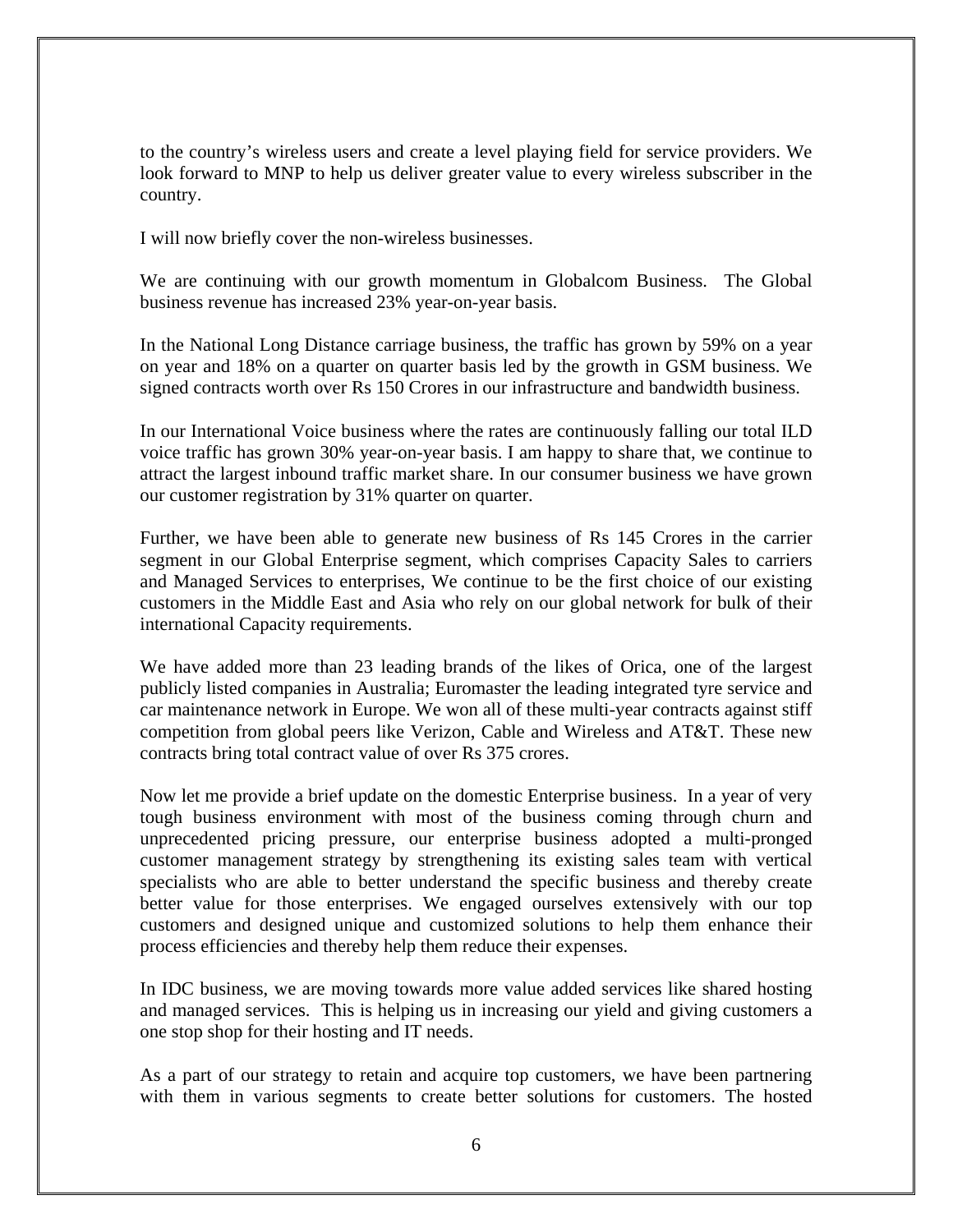infrastructure service "Reliance Cloud Computing Services" that we launched in partnership with Microsoft is a great example of combining our strengths in infrastructure with Microsoft's strengths in IT to give an unmatched value to customers.

Going forward, we expect to occupy more of the wallet space and higher stickiness from these customers.

On the financial performance front, during the quarter:

- $\rightarrow$  Revenues stood at Rs. 5,093 crore.
- $\rightarrow$  EBITDA at Rs. 1,602 crore with EBIDTA margin of 31.5%.
- $\rightarrow$  Profit After Tax grew by 10.1% to Rs, 1,220 crore.
- $\rightarrow$  Capex spend is Rs. 879 crore.

Similar to earlier quarters, our Q4 capex has been funded through internal accruals during this financial year. In FY10, RCOM has been free cash-flow positive. With the hyper intensity of capex is behind us from the previous quarter onwards, we would continue to stretch and sweat our assets to produce higher productivity. However, we would spend optimally to improve the productivity of existing assets, and also increase penetration. Our capex guidance for FY11 stands at Rs. 3,000 cr. barring one time investment in 3G & BWA, and we shall continue to meet our capex requirement through internal accruals.

To conclude my initial comments, I would like to say that in the fourth quarter, we have embarked on a journey to consolidate our revenue market share position in wireless business. In the Global business, we will be moving up in the value chain and will offer more value added & managed services. Having established leadership position in the Enterprise segment, our current focus is to capture significant share in large corporate  $\&$ SMB segment and move up in the value chain in IDC business to further improve profitability. We would like to further strengthen our position as an integrated telecom service provider, offering whole gamut of services across the telecom value chain addressing requirements of all customer segments.

I now hand over to Arvind to take forward the proceedings on this call. Thank you.

# **Mr. Arvind Narang:**

Thank you, Mr. Seth.

We will now open the call for  $Q\&A$ . We request all of you to focus on key strategic and business issues. We also request each participant not to ask more than two questions and provide an opportunity to all participants to interact with the management.

Please feel free to touch base if you need any further information or clarification on the fourth quarter financial results.

Moderator, can we take the first question please?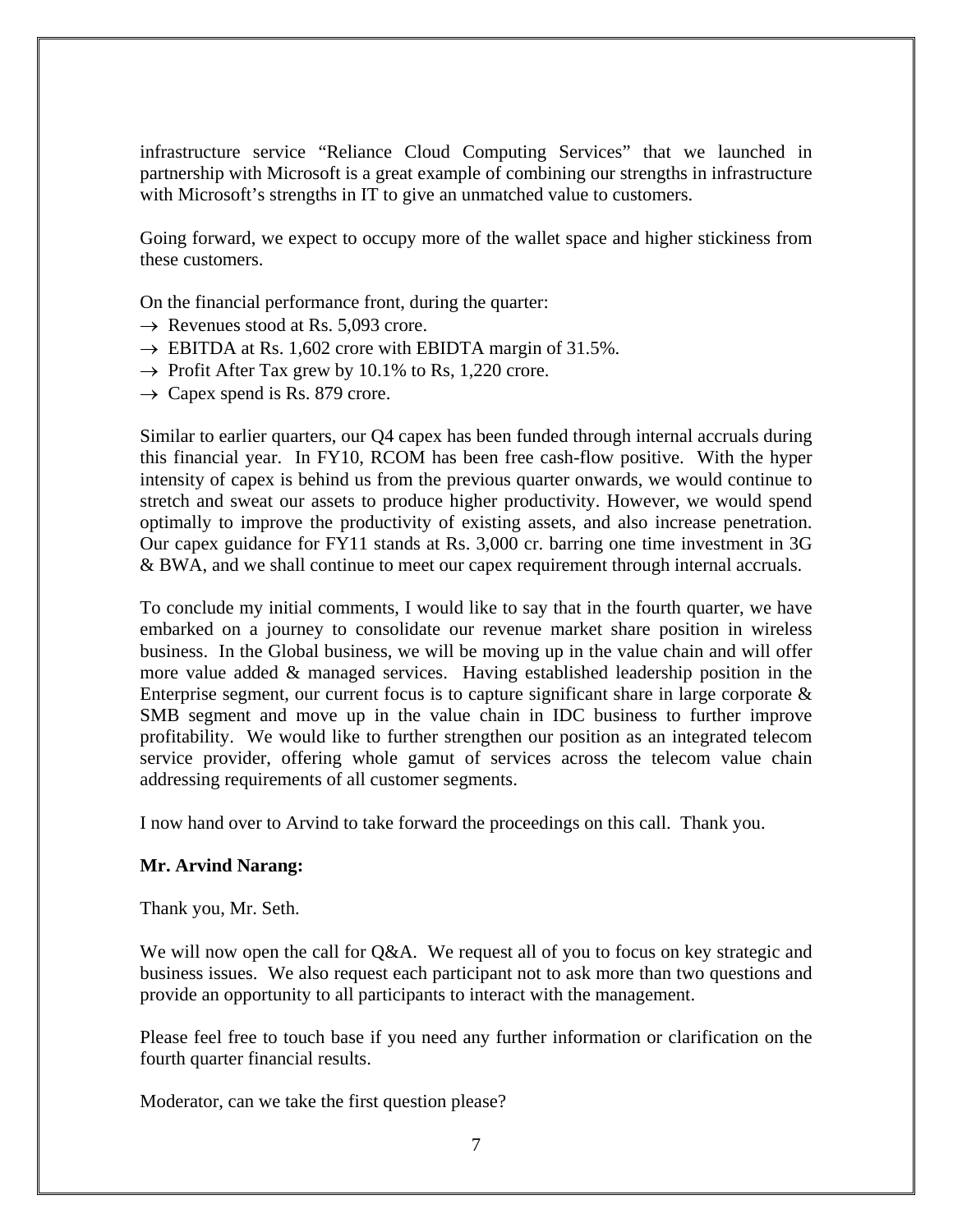## **Operator:**

Our first question comes from Mr. Sachin Salgaonkar from Goldman Sachs. You may go ahead sir.

## **Mr. Sachin Salgaonkar:**

Hi, thank you. My first question, is it possible for you to give a breakup of your capex of Rs. 3,000 crores on a division wide basis? If I look at your wireless capex in fourth quarter, it was substantially down. I was wondering if there was any impact due to approvals needed for procurement of equipment. My second question is on MOU per sub which has declined by 4% on a quarter on quarter basis whereas your competitors have actually shown an increase in MOU per sub on a quarter on quarter basis. I was wondering if there are any trends out here like the incumbent GSMs are gaining back their market share or is it essentially a mix between CDMA and GSM that led to a sort of a decline in MOU per sub? Thanks.

# **Mr. Arvind Narang:**

We do not provide any specific project wise or business wise capex breakup, but you can see the trend on a quarterly basis from our published quarterly reports and it will give you the sense on how they have been distributed among the businesses on a cumulative basis. Going forward it would be broadly in the similar range. On the GSM capex being down in this quarter, as we have earlier also communicated, we have already achieved the coverage largely on a nationwide basis, and the stage of the coverage where the maximum capex is required to be done is largely behind us now.

# **Mr. Satish Seth:**

Yes, you asked for a question on security clearance. As we all know, there has been an issue since  $3<sup>rd</sup>$  of December 2009. As far to my knowledge, no one got any permission until the beginning of April or the middle of April 2010. We also had not received many of our permissions, which we are expecting to receive. We have now started receiving and are expecting to receive continuously now onwards.

# **Mr. Syed Safawi:**

Sachin, on your last question on MOUs per sub and MOU growth, yes there is a healthy growth of 5% quarter on quarter on an overall minute's basis. We have added about 4.3 billion minutes. As you know we now generate over a billion minutes of usage per day on the RCOM network, which is really talking of scale. I think you have to read this in conjunction with the RPM trend which is healthy for RCOM. There is a decline of only one paise over the whole quarter from 45 paise RPM in last quarter to 44 paise RPM in this quarter. You mentioned about the other industry players, I think you have to watch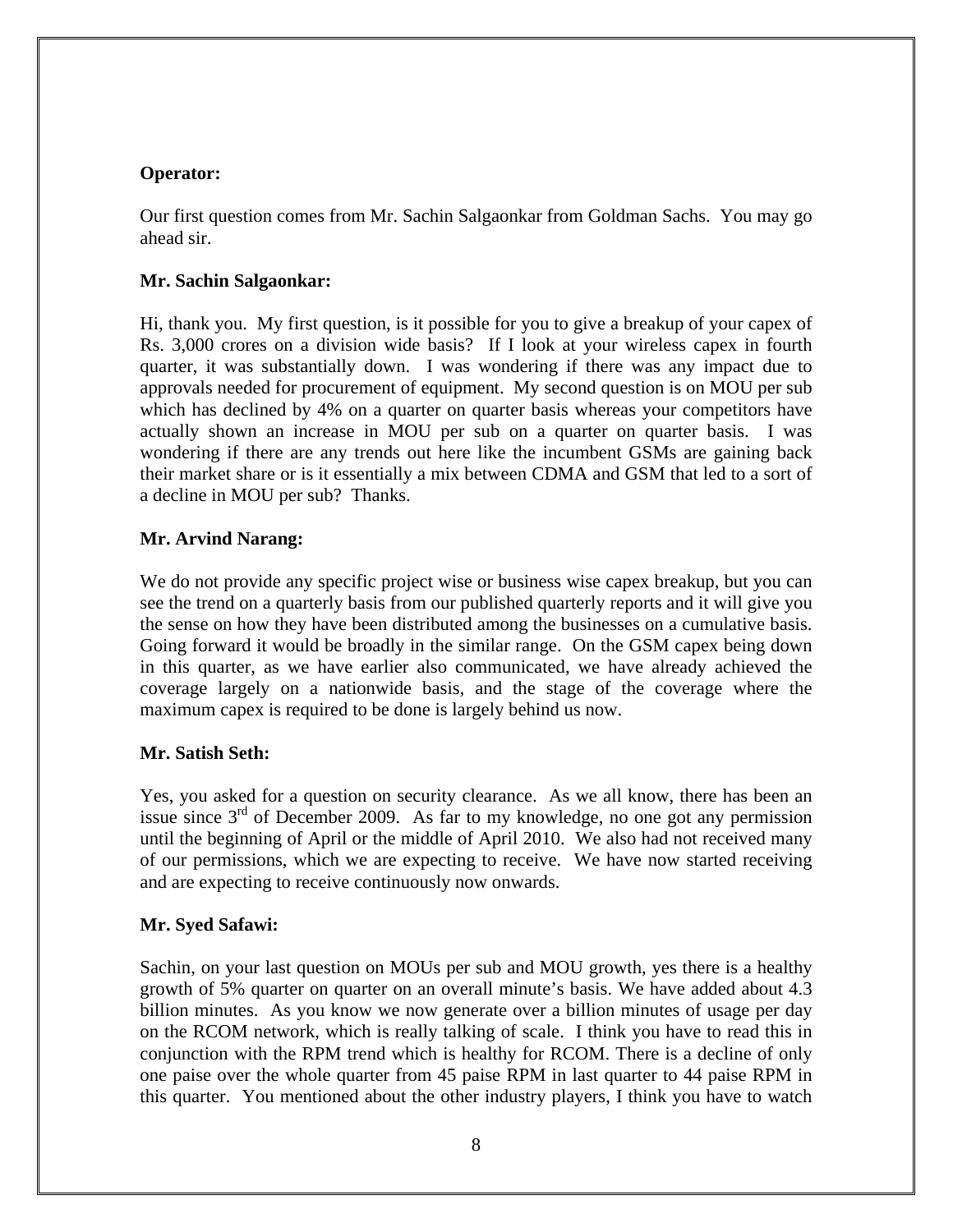their RPM trends as well, which have shown significant decline. So, you should see the interplay of a decline in RPM and its trend versus the MOU growth. I think that interplay will answer your question.

## **Mr. Sachin Salgaonkar:**

Thanks. Just one follow-up question, Arvind, you mentioned majority of the capex is behind us. Now, if I look at your standalone results, I see that RCOM EBIT for this quarter is negative and that is mainly because of the increase in the passive infrastructure charges. So, is there a trend we are seeing where capex is getting converted into opex and can we see your EBIT, a sort of negative going forward also?

## **Mr. Arvind Narang:**

If you are comparing the audited results of FY2009 and FY2010, you will find the major differences arising because of the passive infrastructure charge which was to the tune of Rs. 3,820 crores in FY10 against Rs. 1,868 crores in FY09, which had a cascading effect on the EBITDA and EBIT margins. And as we mentioned in the call also, that this is due to absorbing 100% of operational cost on account of phenomenal increase in number of sites, which has happened after the launch of GSM, services.

## **Mr. Sachin Salgaonkar:**

So, going forward also we could see this passive infrastructure charges increasing?

# **Mr. Satish Seth:**

Sachin, when you ramp up infrastructure network, necessarily the opex continues to rise. The coverage nearly having been completed, this opex is not likely to increase except to the extent of the inflation, etc., related issues. The opex will increase as and when we continue to increase our number of sites based on our business requirement. And the opex increase will be much lower than the associated revenues it is going to generate. So, the passive infrastructure cost is not going to go very high. I hope I have answered your question.

#### **Mr. Sachin Salgaonkar:**

Yes, thanks a lot.

# **Operator:**

Thank you, sir. Our next question comes from Mr. Srinivas Rao from Deutsche Bank. You may go ahead please.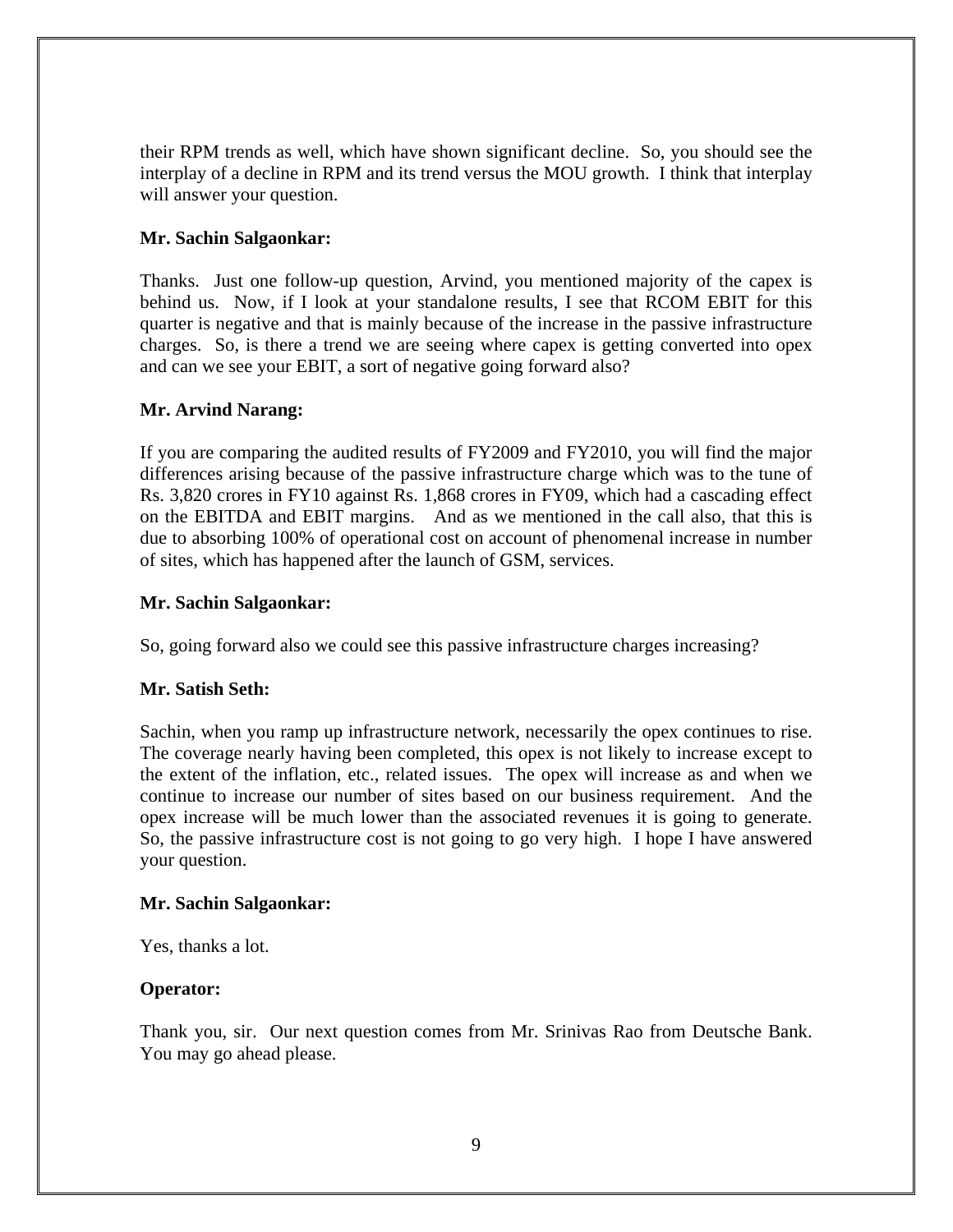## **Mr. Srinivas Rao:**

Thank you very much sir. Just three questions on the financials. First question is on the balance sheet side, we see the debtors are decreasing continuously and so are the loans and advances. So, you would like to throw any light on that. The reason I am asking is despite the quarterly revenues being reasonably in the same band for the last four quarters, debtors have come down quite dramatically.

## **Mr. Satish Seth:**

Srinivas, very clearly, when you start stabilizing your business, there is a deep focus on working capital management, that is what we have done and you will continue to see huge amount of productivity and efficiency coming in our every line item of each business.

#### **Mr. Srinivas Rao:**

My second question is regarding the interest expense in the cash flow statement. It seems the cash interest expense for the full year as reported is about Rs. 1,900 crores, whereas in the P&L again for the fourth quarter it is a positive interest income. So, you could throw any light on that sir?

#### **Mr. Arvind Narang:**

As we know, the cash flow statement is on an actual cash basis and the P&L it is on accrual basis. In the P&L, the net finance charges are approximately Rs. 803 crores which also includes the mark to market forex gains which is notional in nature.

#### **Mr. Srinivas Rao:**

Okay sir. So the cash flow will reflect the true cash expense, right.

#### **Mr. Arvind Narang:**

Yes.

#### **Mr. Srinivas Rao:**

Also Arvind, as you have mentioned the capex for the next year guidance is about Rs. 3,000 crores, can we assume that your coverage capex on the GSM side is reasonably over. Is that a fair assessment?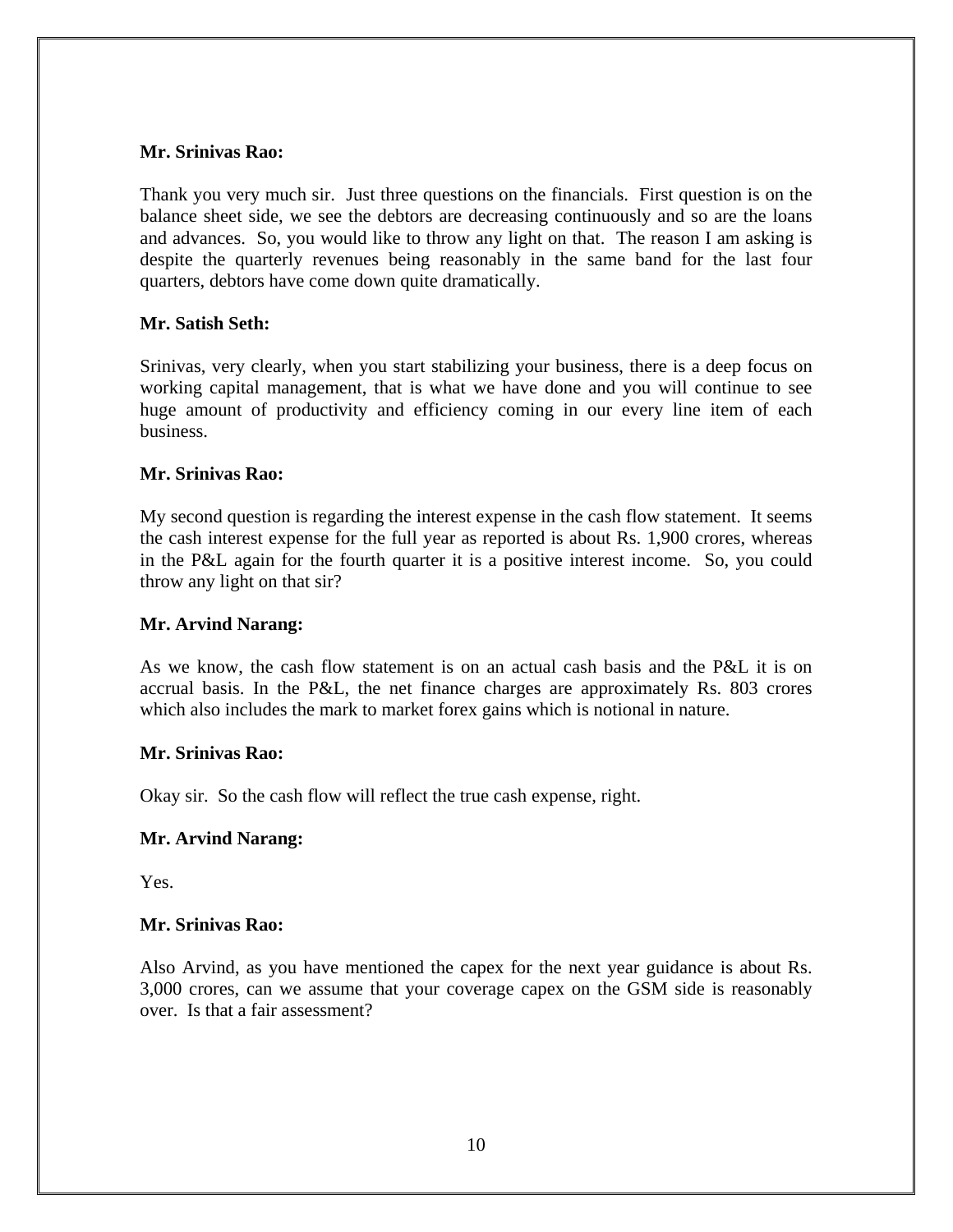## **Mr. Satish Seth:**

Coverage is reasonably over but the desire to penetrate into the smallest part of this country never comes to an end, which we will continue to do. We all have seen the potential in rural India and penetration in rural area gives much larger benefit than the initial amount of investment and the initial burden of the opex on the balance sheet.

## **Mr. Srinivas Rao:**

Sir, finally, one more question. Any color on the VAS revenues, we have not seen any numbers for some time now on that.

## **Mr. Arvind Narang:**

VAS revenue is included in our non-voice business, which has been broadly in the range of 20% of our total revenues in the last few quarters.

#### **Mr. Srinivas Rao:**

Thanks, sir. That is all, thank you very much, sir.

## **Operator:**

Thank you, sir. Next in line we have a question from Mr. Sanjay Chawla from Anand Rathi. You may go ahead please.

# **Mr. Sanjay Chawla:**

Hi, good afternoon, thank you for the call. I have couple of questions. First one is that your inter-segment elimination figure seems to have surged quite dramatically in this quarter as compared to the previous quarter increasing from Rs. 1,700 crores to almost Rs. 2,000 crores. If you could provide some color on that. And secondly, your minutes of use in the Global segment, the NLD minutes of use has gone up quite sharply. If you could provide some reason for that?

# **Mr. Punit Garg:**

Well, I think it is happy news that you are seeing the increase in NLD minutes which is led by our GSM and CDMA growth by virtue of the number of subscribers going up. As you multiply these new subscribers with the minutes of usage, a percentage of that goes into the NLD, and of course we have been carrying the traffic of the other operators in India as well. So, I think, all put together it has grown significantly. You will continue to see that.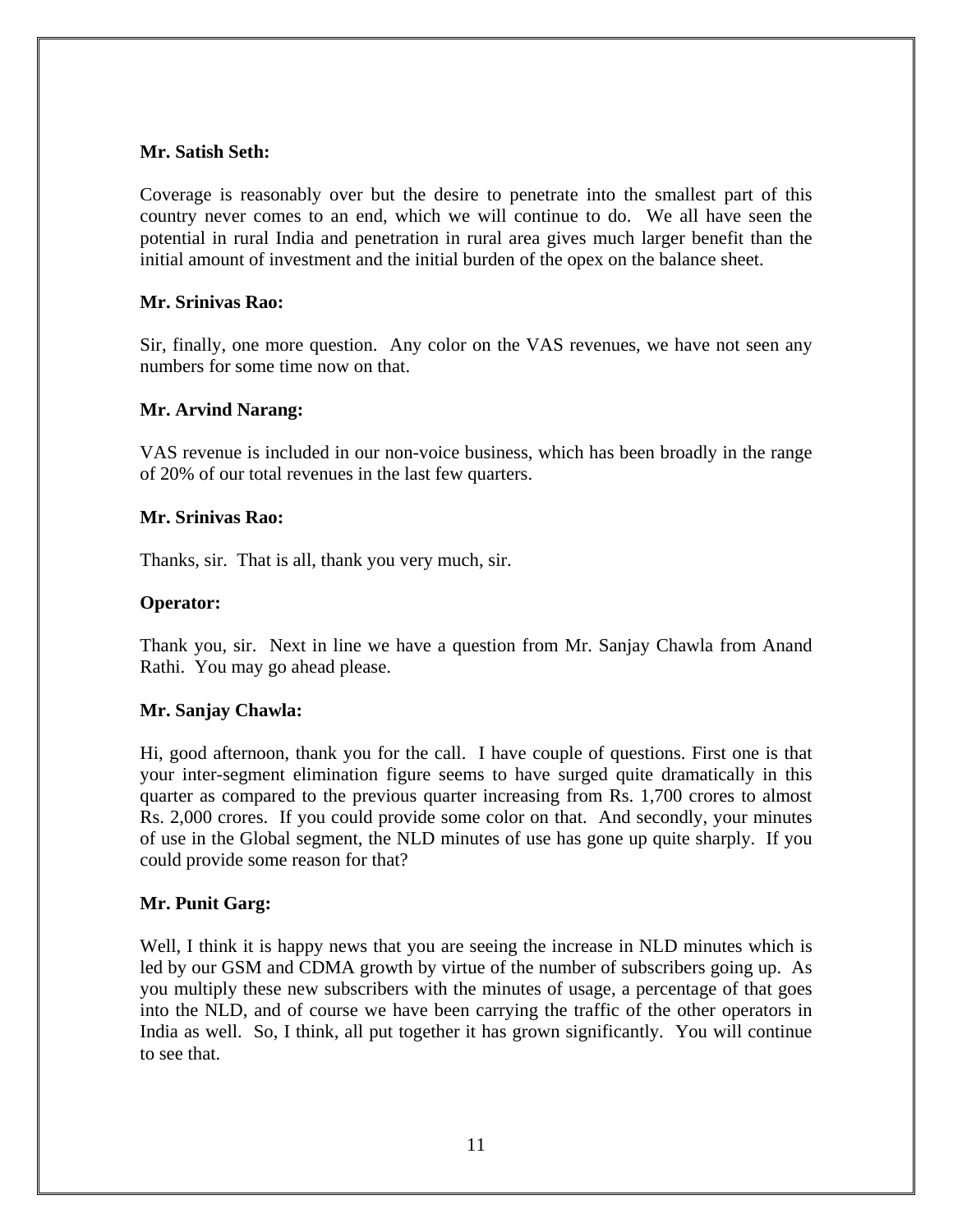## **Mr. Sanjay Chawla:**

Punit, what would be the proportion of non-captive NLD traffic carried by your network?

# **Mr. Punit Garg:**

I would like to say that 90% of our traffic is captive traffic and only 10% of traffic is noncaptive.

# **Mr. Sanjay Chawla:**

Okay.

# **Mr. Arvind Narang:**

Sanjay, regarding your question on eliminations, eliminations have increased by Rs. 274 crores or from 24% to 28%. This is largely due to inter circle, on-net traffic, which has increased by over 30% that has actually caused increase in the elimination this quarter.

# **Mr. Sanjay Chawla:**

But that inter-circle traffic would be basically the intra segment. I am looking at the inter segment eliminations here. I mean, between which segments has this revenue exchange increased, between which two segments?

# **Mr. Arvind Narang:**

The inter-segment and inter-circle traffic, which are on-net traffic, have caused the elimination to go up.

# **Mr. Sanjay Chawla:**

So, your on-net inter-circle traffic is what you are saying, right?

# **Mr. Arvind Narang:**

Yes.

# **Mr. Sanjay Chawla:**

Okay, sir. Thank you.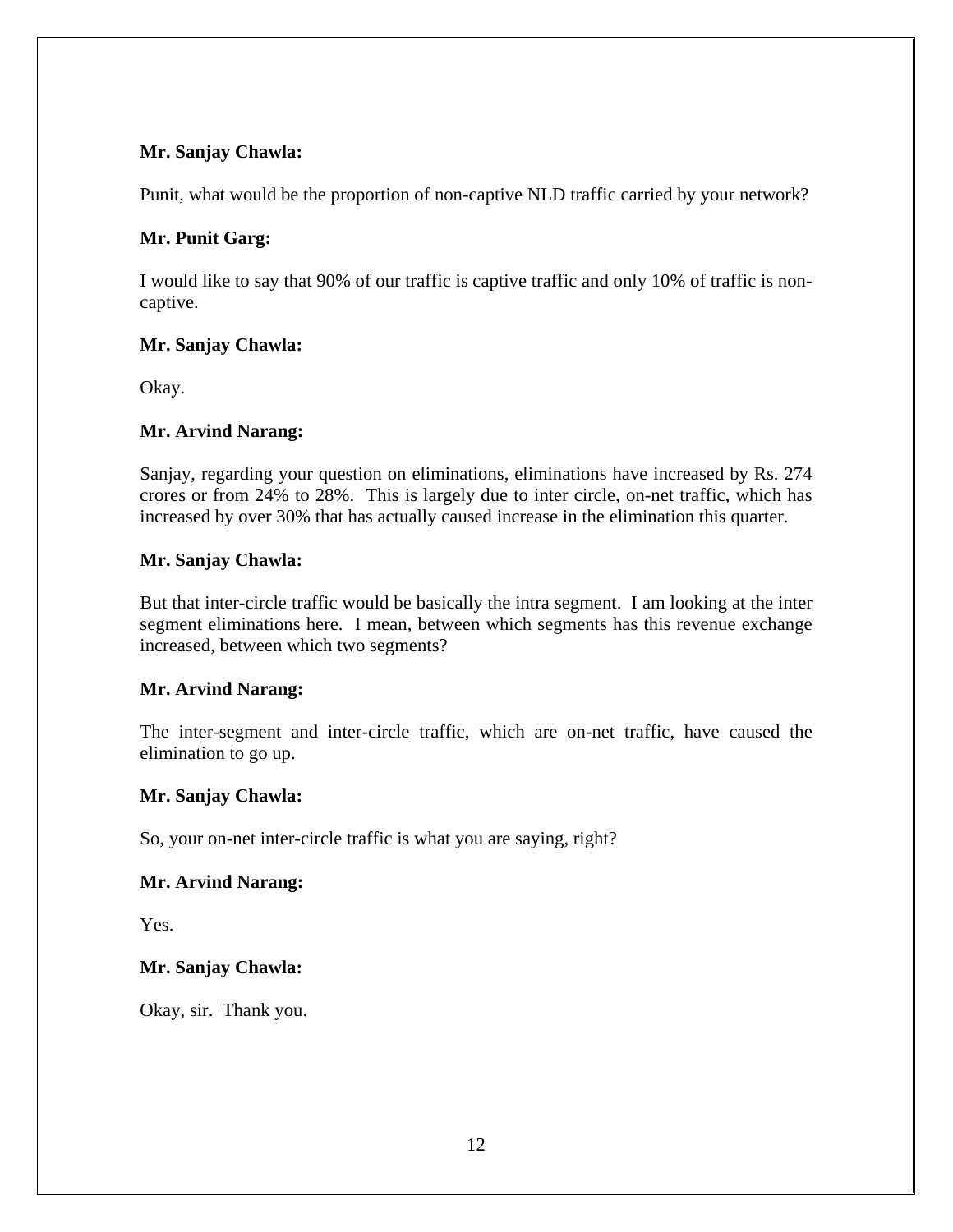# **Operator:**

Thank you sir. Next in line, we have a question from Mr. Amit Ahire from Ambit Capital. You may go ahead please.

# **Mr. Amit Ahire:**

Hi, thanks for the opportunity. As you rightly mentioned sir, we have almost 20% revenue coming in from the VAS segment. Probably I believe it goes under the ISP license and with the TRAI regulations saying that we need to pay the licensing fees on that how do you see that impact our financials? And second thing, the network operating cost has come down in absolute numbers on a quarter on quarter basis. So, what trend one should assume going forward? Thanks.

# **Mr. Satish Seth:**

On the VAS, I think one has to look at the overall licensing structure. Currently, you have differential pricing structure between Metro, A, B, and C category. Then you have a differential licensing structure between USL, NLD, and other licenses. The TRAI recommendations are attempting to rationalize all the structure into a uniform rate. One side you will see the rates coming down from 10% to 6%, another side you will see rates going up. The net effect according to our internal computation based on TRAI recommendation is going to be positive only and not negative at all.

# **Mr. Arvind Narang:**

Amit, the network cost has decreased by around Rs. 145 crores or 8.7% quarter on quarter, and as a percentage of revenue it has come down from 31.5% to 29.9%. This is largely due to bringing in more efficiency on the network side because of two reasons. One, there is a decrease in the fuel cost as more BTS have been brought under State Electricity Board power versus the DG cost which we have been incurring, and the second reason is that there has been a decrease in the network maintenance cost which has also helped in reducing the cost by approximately Rs. 145 crores.

# **Mr. Satish Seth:**

I will give another perspective for everyone. As I have mentioned that as we stabilize our network, we continue to focus on productivity and efficiency. One of the areas, which we focus continuously and we will continue to focus, is power and fuel. We are converting the fuel-based sites to power-based sites, in which we have succeeded very significantly. And second one is we continue to align ourselves in line with the road expansion in this country because we have a large fiber network and as the road infrastructure expands, the expenses on the fiber network will continue to increase. So, we are aligning our actions along with the decisions of NHAI to expand the roads and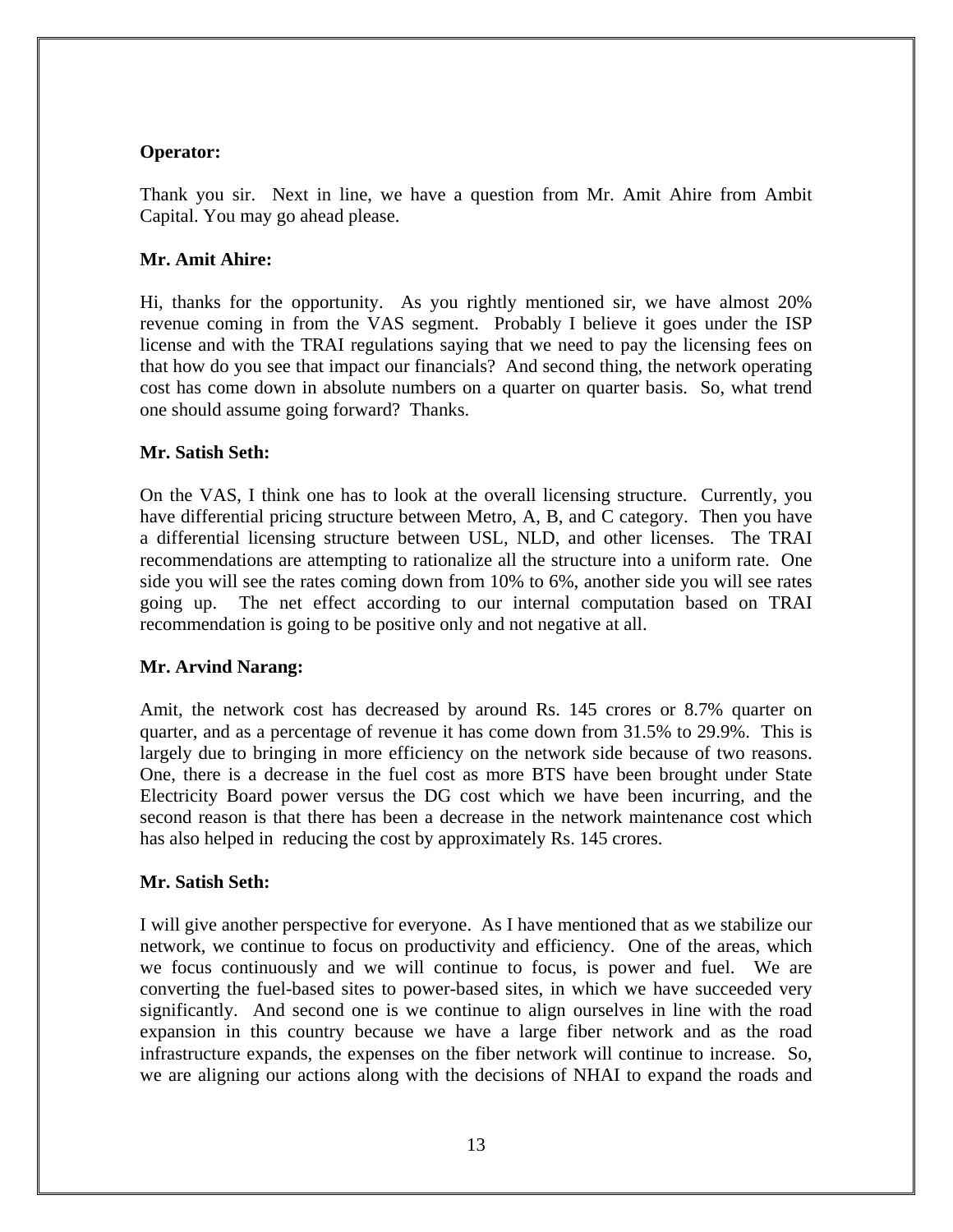thereby on a proactive basis, we are able to manage these expenses as well as our network. So, this is an ongoing business activity.

## **Mr. Amit Ahire:**

Okay, thanks.

## **Operator:**

Thank you sir. Next in line, we have a question from Mr. Rahul Singh from Citi Group. You may go ahead please.

## **Mr. Rahul Singh:**

I have a question on the tower business in terms of what is the latest take away in terms of when do we start to see the external tenancy and if at all there is an external tenancy right now is that something which can be disclosed right now?

# **Mr. Satish Seth:**

Rahul, the current recommendations given by TRAI requires every single operator to rollout on a nation-wide basis. Whether you want to take the additional spectrum or not, there is a minimum rollout obligation, and in which, one-third of the rollout has to happen on their own and the balance can happen through intra-circle roaming arrangements also. As a matter of fact, this as well as going forward the 3G and the BWA auction gives tremendous opportunity for our tower business to expand. Now, I will leave it to Inder to answer your specific question.

# **Mr. Inder Bajaj:**

Rahul, Inder here. We today have 50,000 towers and we have a tenancy, which is one of the highest in the industry, which is standing at about 1.75. This is a combination of both the captive tenancy as well as the external tenancy. We have signed contracts with all the operators, be it the new operators or the existing operators who are expanding their regional foot print, which includes Uninor, EDB, Aircel, Airtel, Idea, Vodafone, as well as MTS and so on and so forth. So, in the last six months, we have started delivering tenancies to all these operators and also to our strategic partner, which is EDB. And as far as the current year is concerned, it has not had a material thing in terms of the revenues as such, but as Mr. Seth puts it, with these as well as the favorable regulation initiatives which have been taken, we see this to have something which is substantial coming from the next year on wards.

# **Mr. Rahul Singh:**

Okay, thanks.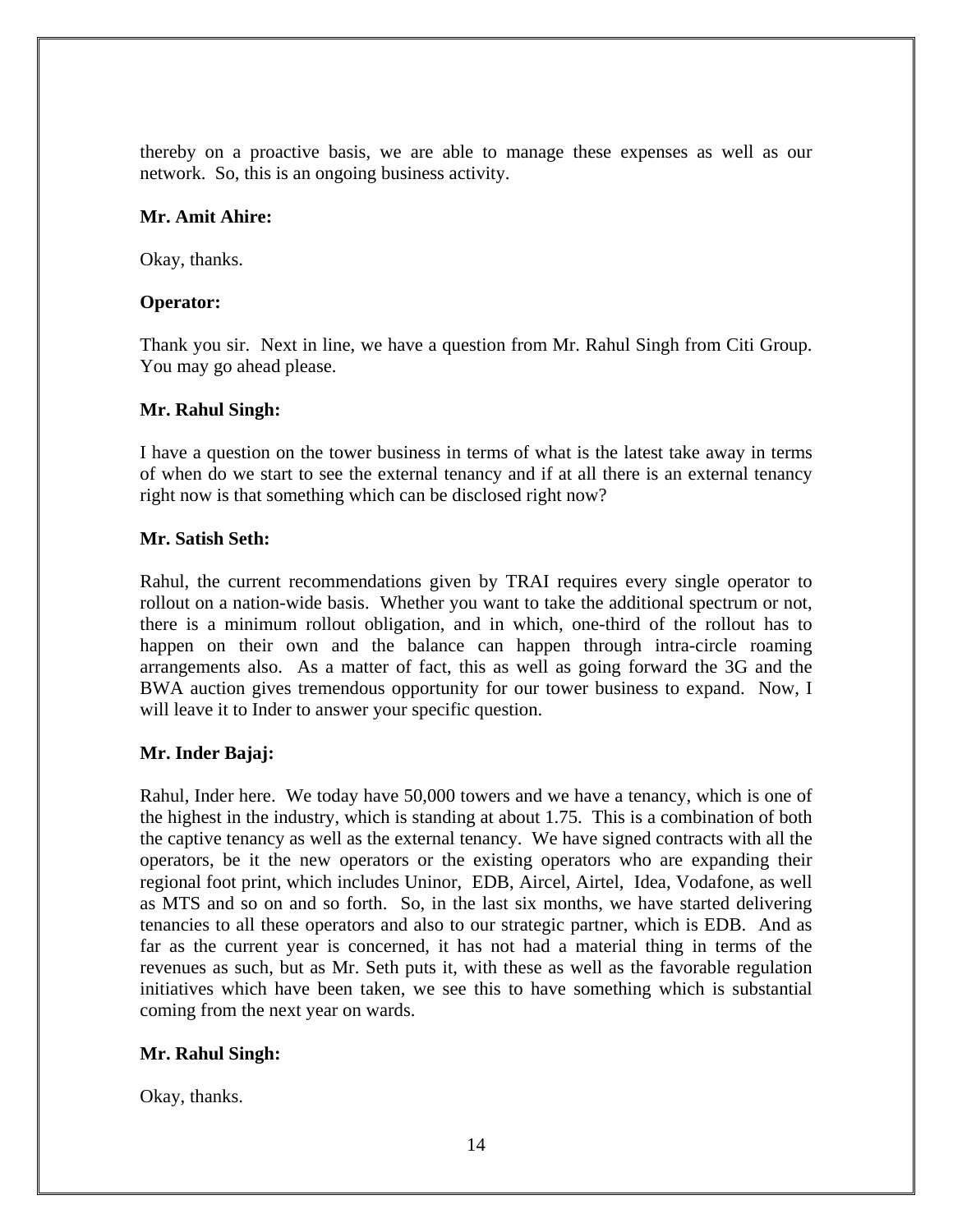#### **Operator:**

Thank you sir. Next in line, we have a question from Mr. Sameer from BNP Paribas, you may go ahead please.

## **Mr. Sameer:**

Good afternoon. Just a couple of questions. If you could give us some sense of I think there is at least Rs. 11,000 crores parked under CWIP. What project is this CWIP assigned to because it has been lying there for about a year now? So I just wanted to get a sense of what kind of projects the CWIP is dedicated for? And the second question is pretty much related to what Amit asked earlier during the call. If I really look at the wireless revenue that is reported to TRAI and the exchanges, there is about a 20% difference, and then there is an 8% difference between the AGR as a percentage of the wireless revenue between RCOM and its peers. So, just wanted to understand that since TRAI is already trying to bring ISPs, mobile VAS operators, as well as infrastructure providers under the licensing regime, would I see up to 120 bps kind of an impact on margin which should probably offset probably the gains you are going to get by reduction in licensing fee on the core wireless business.

# **Mr. Satish Seth:**

You can correct me if I have not understood your question properly. Firstly, if we bring the ISP under the regime of the licensing, whether there will be an increase in the cost or not. As I said in my earlier remark for the VAS, VAS and ISP will be included and the overall other license fee will be reduced from 10% to 6%. Our computation shows that we would be marginally positive than negative. So, that addresses your question of 120 bps up or not. And the second query on the difference between TRAI and the reported revenues, as already communicated, it is primarily on account of the data services and known licensing based services revenues.

#### **Mr. Sameer:**

So, are you saying that this 20% will not come under the TRAI license?

# **Mr. Satish Seth:**

The ISP income will come under the license, VAS revenue has not been yet included because the TRAI has said that they will come out with a new consultation paper and at that point of time it will be decided whether it is being covered or not covered. TRAI is also trying to cover the VAS operators like On-Mobile, 197 and Hungama, etc. That is why they are trying to bring a new consultation paper to include off-deck and on-deck value-added services revenues. ISP has been suggested and will be included. The ISP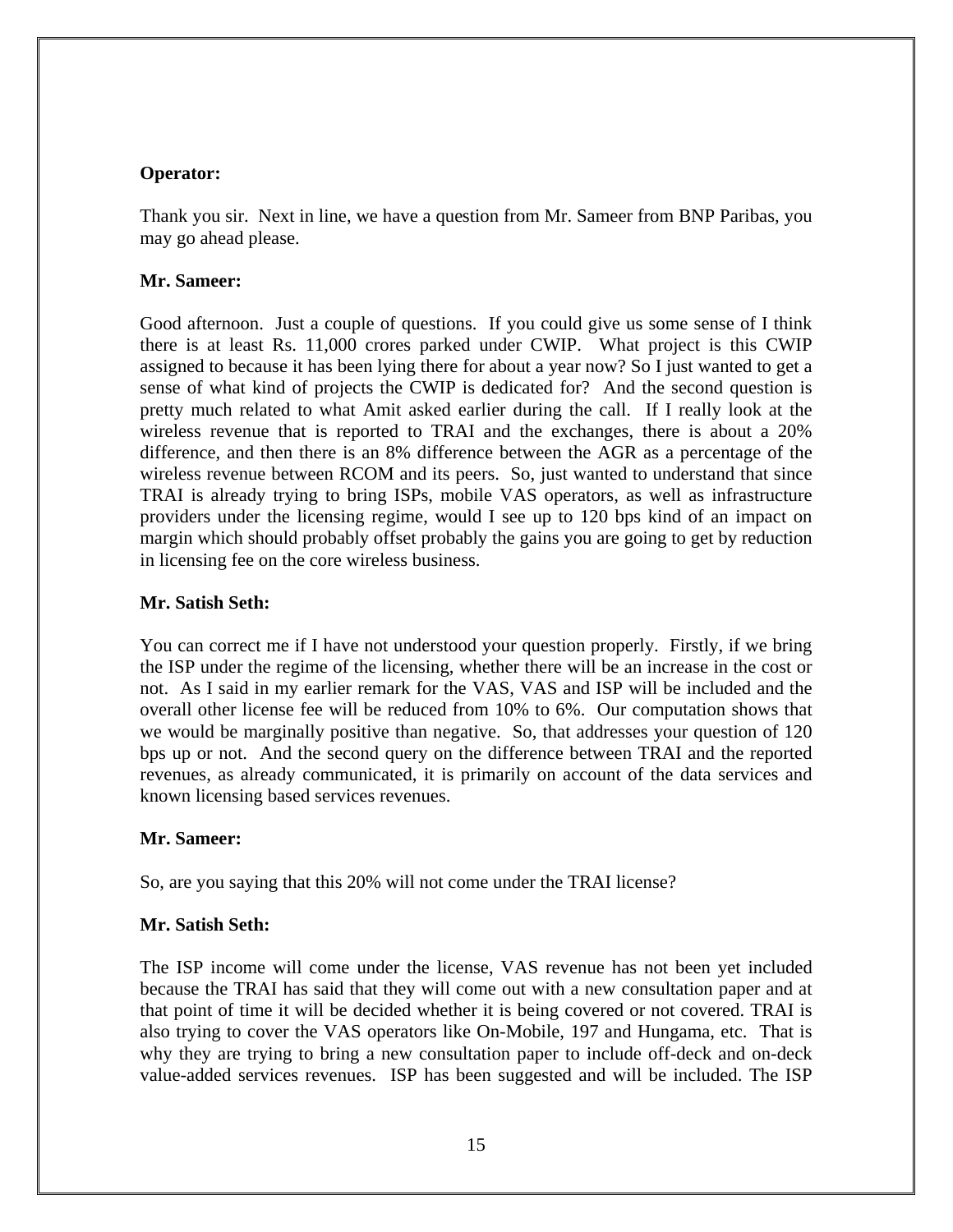impact is lower than the impact what we are going to get positively on account of reduction of the other license fees from 10% to 6%.

#### **Mr. Sameer:**

Okay, that explains it. Thank you. Just the second question regarding the CWIP.

#### **Mr. Satish Seth:**

In all our businesses, we have number of projects which are under way and they will be capitalized as and when they get completed. We believe that all of them should by and large complete in the period 2010-11.

#### **Mr. Sameer:**

All right, thank you.

#### **Operator:**

Thank you sir. Next in line, we have a question from Mr. Gaurav Tyagi from Alchemy. You may go ahead please.

#### **Mr. Gaurav Tyagi:**

Good afternoon to all. Thanks a lot for the opportunity. Sir, I have two questions. First one on the global and the broadband segment. Margin for these two segments have come down in the last few quarters, and considering these are the segment supporting the decline in the wireless part, so how do we intend to stop that and what was the reason for this decline, that is question number one. Question number two is based on the TRAI recommendations, seven circles under the Reliance telecom license will be coming for renewal in 2015 and these circles have allocations in 900 megahertz band. So, any understanding on the incremental capex that will be required for migrating the network from 900 to 1800 megahertz? Thank you.

#### **Mr. Satish Seth:**

I will answer your second question and the first question will be thereafter answered by Punit. On the seven circles, they will be coming up for renewal after five years. Since we hold only the 6.2-megahertz and that is what will be given to us. By that time we believe that we would have penetrated into these areas so much that there would be no more additional passive infrastructure requirement or electronic requirement. I do not believe that there would be any additional capex required because of the change over from the 900 band to 1800 band. If at all there would be, if at all, it will be absolutely minimal. And second, the technology and equipment providers are taking several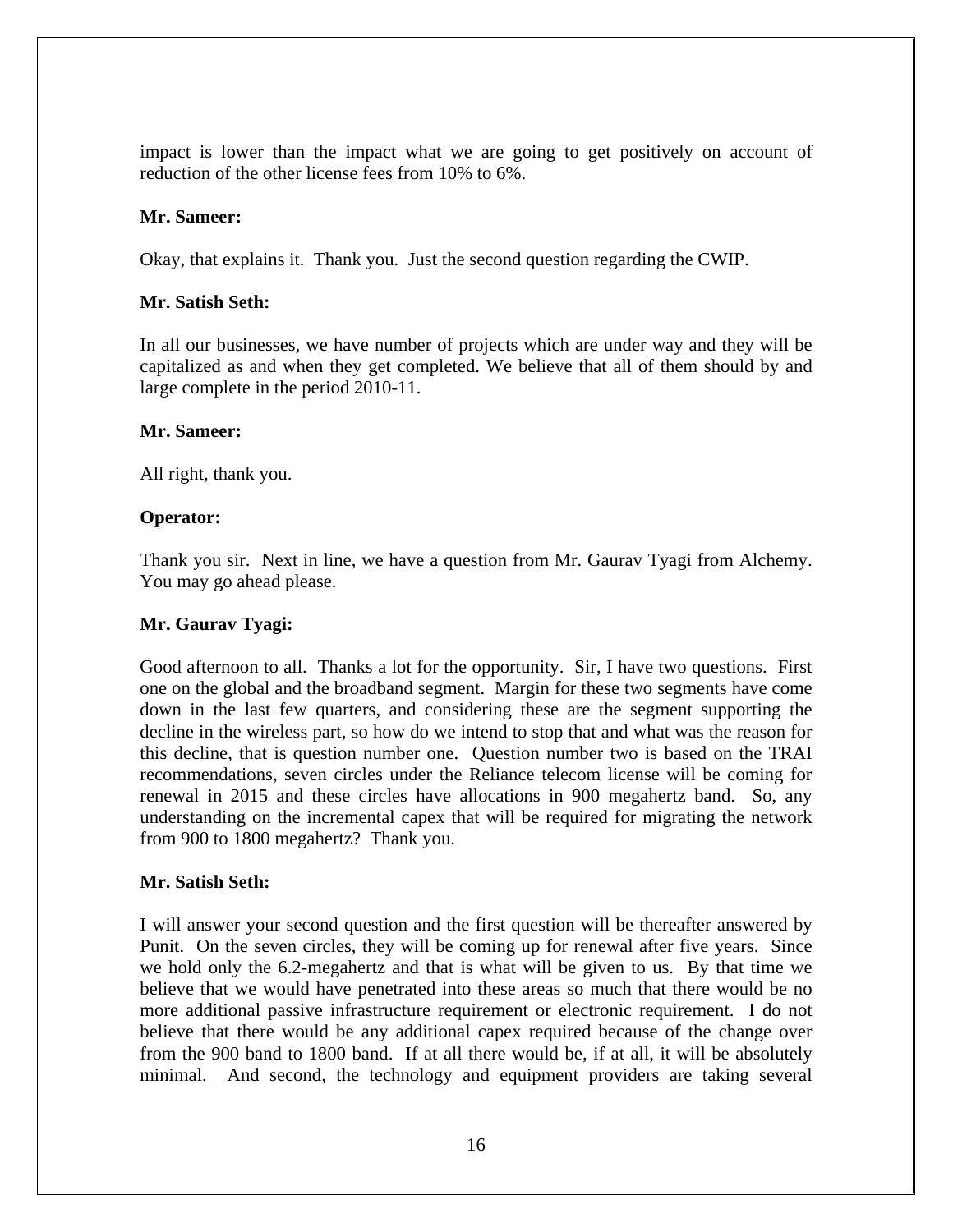spectral efficiency measures; these technology innovations will continue to drive the capex intensity lower.

# **Mr. Punit Garg:**

In this particular quarter, there were one-time charges in opex on various accounts. One, there were various fiber cuts and to meet the requirement of customers we had to take some short-term bandwidth on lease internationally in different segments. Second, we had promotional activities for our new products - Reliance Icall and Mindbridge in international market, where we had to increase the advertising and brand building exercises in 150 countries where we are marketing it. Third, on account of the NLD, we also had a remediation project going on where due to the various fiber cuts and as you can see the traffic is going, we needed to have the higher resiliency in our national network. So, we have spent a significant one-time amount in that in terms of enhancing the quality of network. So, you can say that we have spent additional Rs. 100 to 110 crores in this quarter on account of operational expenses which has led to a decrease in EBITDA. But it should be considered as a onetime activity and not ongoing. And I think on ongoing basis, we would continue to maintain as we have given and improve upon as we increase our data revenue and as you have heard what Mr. Seth said that we added Rs. 375 crores worth of new contracts in this quarter and we continue to sign new contracts, and I think these new contracts would give us the recurring revenue in data field which uses our existing network and give us higher EBITDA.

# **Mr. Gaurav Tyagi:**

Sure sir, very helpful. Sir, just a follow-up question. Will it be safe to assume that all the one-time impacts have been captured in this quarter, and from the next quarter we will be continuing on the normal trajectory?

# **Mr. Punit Garg:**

Yes, please.

# **Mr. Gaurav Tyagi:**

Yes. And sir just something on the broadband segment part, I mean we have seen two consecutive quarters of top line decline. So anything will be helpful on that part?

# **Mr. George Varghese:**

Now, on the broadband side, in the last two to three quarters there has been a pressure on yield because of the overall economic scenario and competitive pressures. Typically in the broadband business, most contracts with customers are for a year. So, although there is a pressure on price, the prices do not drop until the entire contract period gets over. So, most of these contracts which were under pressure until the last quarter, some prices got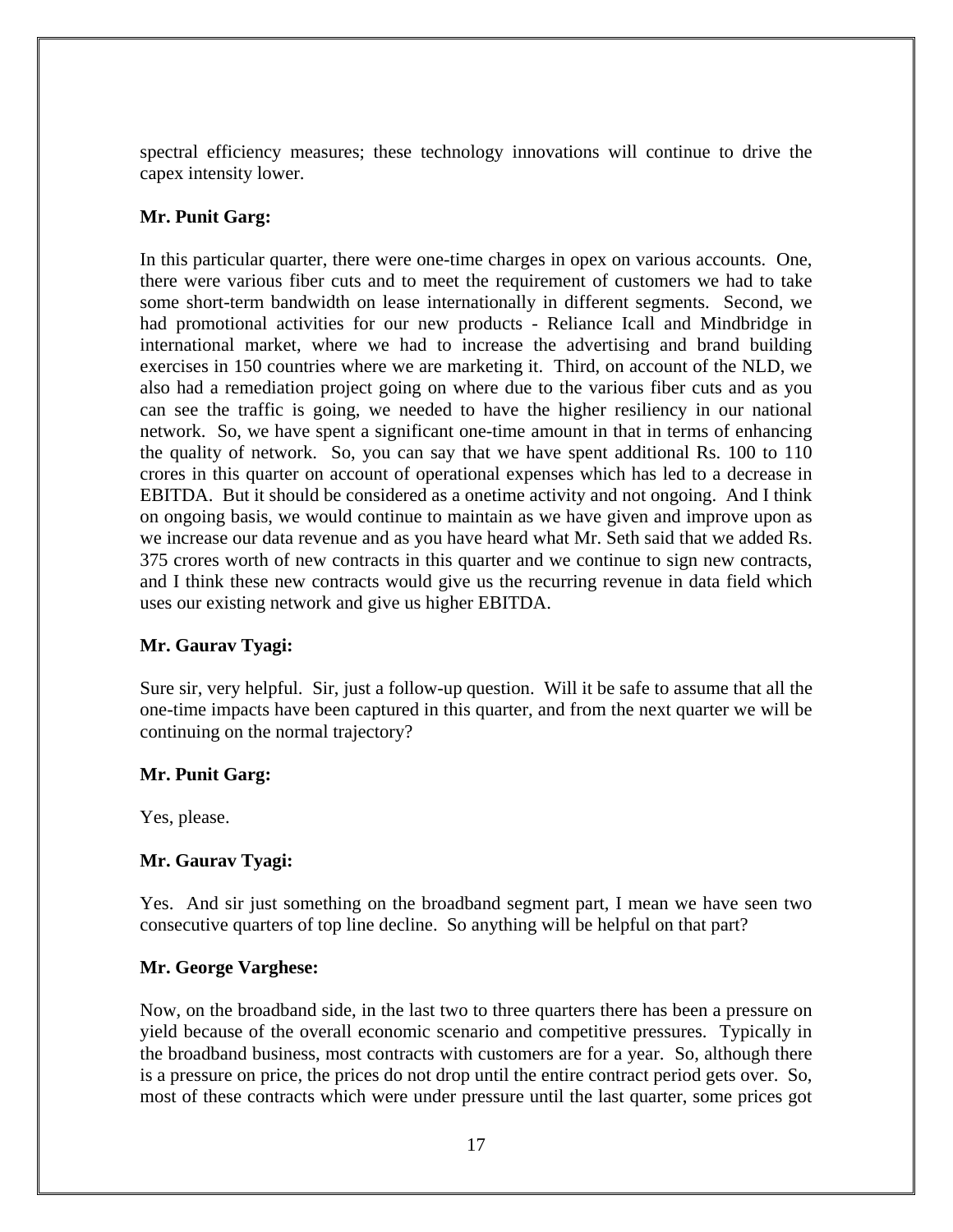revised last quarter and which is why you see a slight decline in the last quarter. But overall, I do not see this continuing. As Mr. Seth has also said, we have been focusing now more on government sector and the SMB sector where the yields are going up much higher. So, given the fact that over the last two quarters what we had to see in terms of the yield pressure has already happened. We expect the overall profitability to go up in the coming quarters.

#### **Mr. Gaurav Tyagi:**

Sure, thank you very much.

#### **Operator:**

Thank you sir. Next in line, we have a question from Mr. Rajiv Sharma from HSBC Securities. You may go ahead please.

#### **Mr. Rajiv Sharma:**

Thank you for the opportunity. I have just one question pertaining to the license renewal in 7 markets in 900 MHz. Mr. Seth, it is globally known that 900 MHz offers better coverage. So, do you think, you will make it a point to the regulator that at the time of renewal, higher spectrum is being given in 1800 MHz to compensate for the coverage on the propagation characteristics being offered by 900 MHz? The fact that you are currently on 6.2, but as you rightly mentioned, you will be penetrating more by that point of time so you will have more subscribers. So, I was wondering if I was incorrect in thinking that there will be more requirement for you to have additional spectrum at the time of renewal. And do you think this is an area where you would like to re-discuss with TRAI at some point of time?

#### **Mr. Satish Seth:**

Rajiv, it is very simple. The policies will be decided by DOT and TRAI, and we will abide by those policies. TRAI has made it very clear that as and when license renewal comes, 900 MHz spectrum will not be allotted and you will be only allotted 1800 MHz unless at that given point of time 1800 MHz spectrum is not available then you will continue to have 900 MHz that too also for a very brief period. So, as and when 1800 MHz is made available, we will have to get into the 1800 MHz. Hence, I do not think there is any possibility for anybody to really go and ask for a change. Yes, you can always go and put a wish list of yours, which is a different thing. Now taking from here, the second question of yours is whether the capex will increase? Once you penetrate more, and when the radius between the two sides starts reducing, the efficiency of 900 MHZ also starts disappearing. Therefore, you are nearly equal to what is 900 MHz and 1800 MHz efficiency. So, we believe that by the time we have a renewal in the seven circles, at that time our number of sites will be so many that the perceived efficiency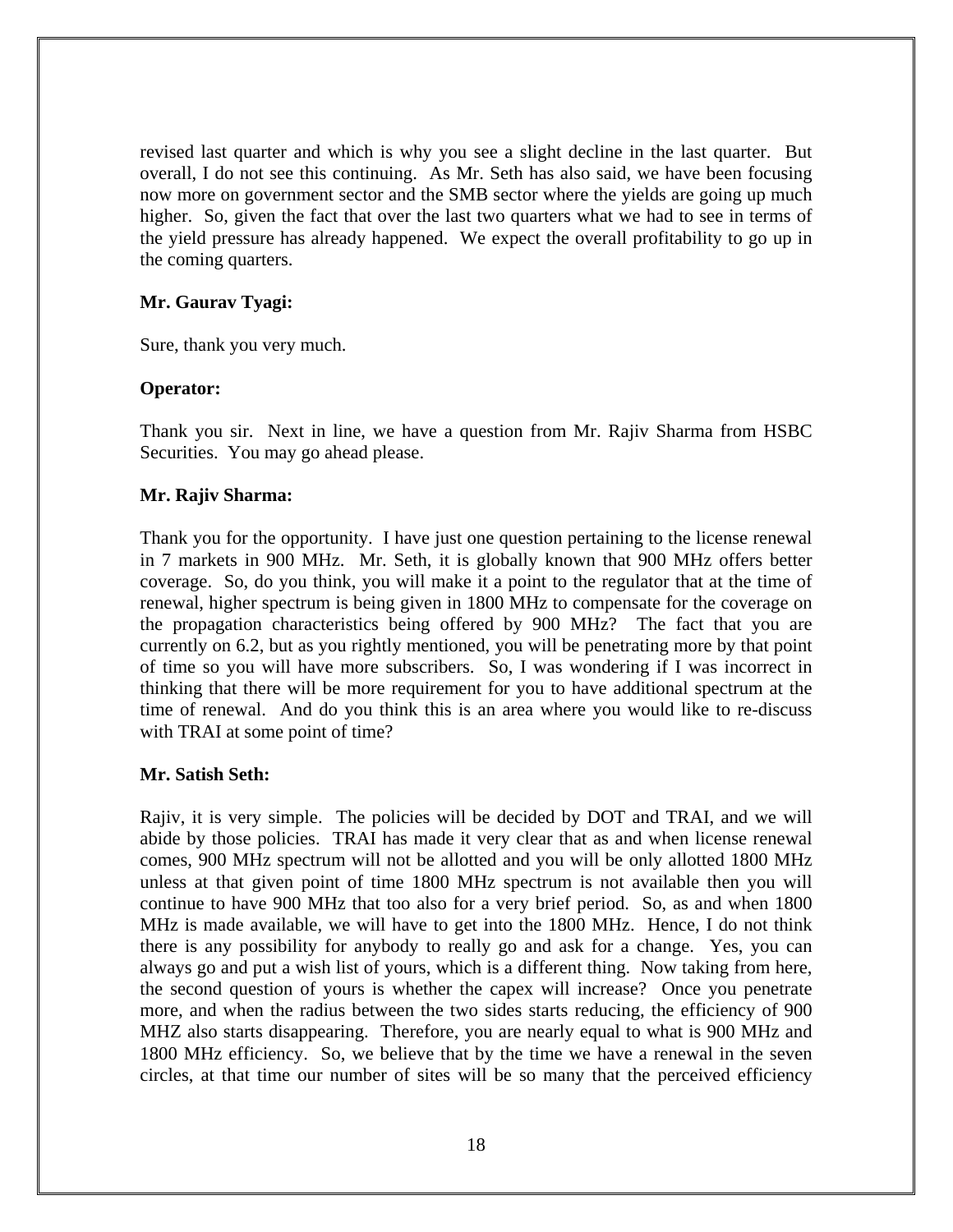between 900 MHz and 1800 MHz will nearly disappear and we will not be having any additional capex at that given point of time. I hope I have answered the question clearly.

## **Mr. Rajiv Sharma:**

Yes, just a separate question that you mentioned about your Simply Reliance plan doing well, but if we see the minutes of growth and not MOU per sub, they have grown 5%. If I see the sector growth this time, it is close to 10%. Is it that some other plans have not done well and that is why it is lower than the industry average or there are any other reasons for it?

## **Mr. Mahesh Prasad:**

Rajiv, this is Mahesh. On the Simply Reliance plan, as we had mentioned last quarter also, traditionally there has been a lot of what I call 'bundled minutes' that we have and some of those 'bundled minutes' have been eliminated with the Simply Reliance plan. There are 3 variances in the Simply Reliance as Mr. Seth mentioned and we are not offering any other plan. A bulk of our customers has migrated to Simply Reliance plan. The new acquisitions being made on both GSM and CDMA front are on just the three variants of the Simply Reliance that we talked about. As far as the MOU is concerned, that certainly explains in terms of some of the on net minutes that have been removed which are now at the tariff of 50 paise or 1 paise or 1 rupee, and as what we call 'bundled minutes' with huge allowance that is given with what I call 'pack' being eliminated with Simply Reliance and certainly have not seen the kind of what I call the rated MOUs.

# **Mr. Rajiv Sharma:**

And sir, what would be the network utilization on your CDMA networks and GSM networks, roughly if you can give as a ballpark numbers?

# **Mr. Arvind Narang:**

We do not share the network utilization percentages, it is competition sensitive information.

#### **Mr. Rajiv Sharma:**

But one of your competitors did share that their CDMA was close to 50%. So, whether you can suggest?

#### **Mr. Arvind Narang:**

That is their view, but we do not share the network utilization percentage.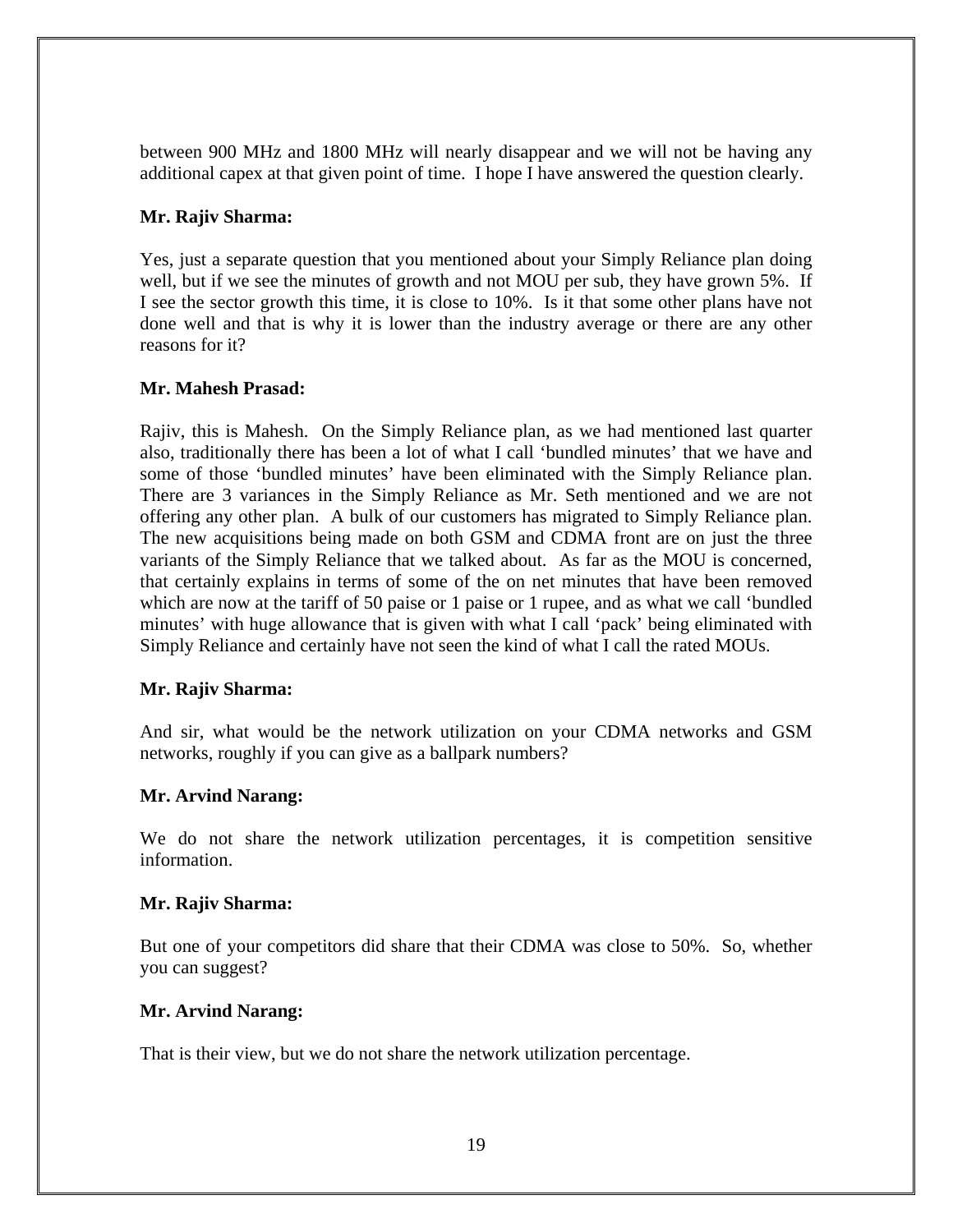# **Mr. Rajiv Sharma:**

Okay, thank you very much. Thanks for the answers.

## **Operator:**

Thank you sir.

# **Mr. Shubham Majumder:**

Hi, operator, this is Shubham. Could I ask a couple of questions to management, please?

## **Operator:**

Sure.

# **Mr. Shubham Majumder:**

Thanks. Hi, this is Shubham from Macquarie. I have a couple of questions. One is if you would look at your current levels of net debt and more importantly leverage in terms of net debt to EBITDA, what are your thoughts on that? And more importantly I understand that 3G is something that it is still ongoing and you cannot speak about it, but broadly speaking post 3G & BWA auctions, and based on the capex guidance you have given for next year, what is the comfortable level of net debt to equity and net debt to EBITDA that you will be sort of looking to target? And if so, is there an equity capital raising that will be required?

# **Mr. Satish Seth:**

We at Reliance will ensure that we are in a comfortable zone in maintaining the net debt and the relevant ratios.

# **Mr. Shubham Majumder:**

Yes, I appreciate that sir. If you could just sort of lay out a potential range as to what looks comfortable to you given that you know we have not seen this kind of leverage for the sector as a whole in the past?

# **Mr. Satish Seth:**

You definitely have seen in the late 90s and early 2000 when all the operators were rolling out their networks. So, these kinds of leverages have remained there.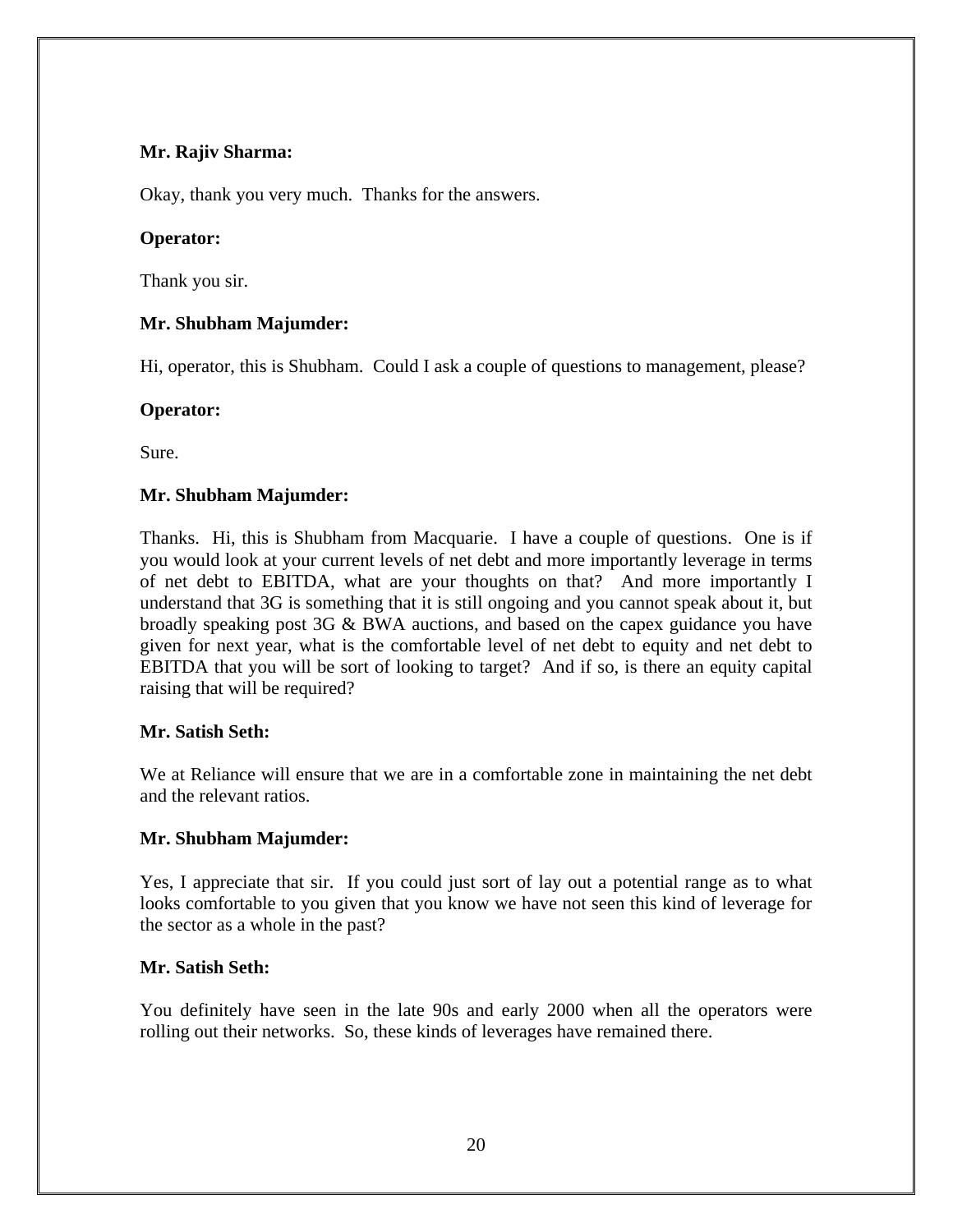# **Mr. Arvind Narang:**

Shubham, the industry benchmarks internationally are pretty much published numbers for major operators who have done 3G participations worldwide. It has been in the range of 3 to 3.5 according to the international benchmarks published by all of you guys. In India, based on the outcome of 3G auction, one has to take a view post that.

# **Mr. Satish Seth:**

Let me tell you one thing, we will be prudent.

# **Mr. Shubham Majumder:**

Okay, sure. And the second question is regarding M&A. What is the stance that you have as a company with regard to M&A especially in consolidation in light of TRAI's recommendation, and if it does happen over the next sort of one year or so, would we find Reliance looking to acquire assets selectively and what is your take on that?

# **Mr. Satish Seth:**

Well, this is also a speculative question and let me answer speculatively. We will continue to evaluate any proposal, which makes in overall sense for all of our stakeholders.

# **Mr. Shubham Majumder:**

Okay. And finally if I can slip in one small question, I think I may not have got the answer in the previous round, but why was depreciation up on a quarter on quarter basis by Rs. 231 crores when capex was actually very-very benign in this quarter?

# **Mr. Arvind Narang:**

Yes, there was increase in the depreciation due to one time impairment of assets in Flag, and that is just a one-time treatment, on an ongoing basis in future it will be back to the same levels.

# **Mr. Shubham Majumder:**

This is in the Flag submarine site.

# **Mr. Arvind Narang:**

Yes.